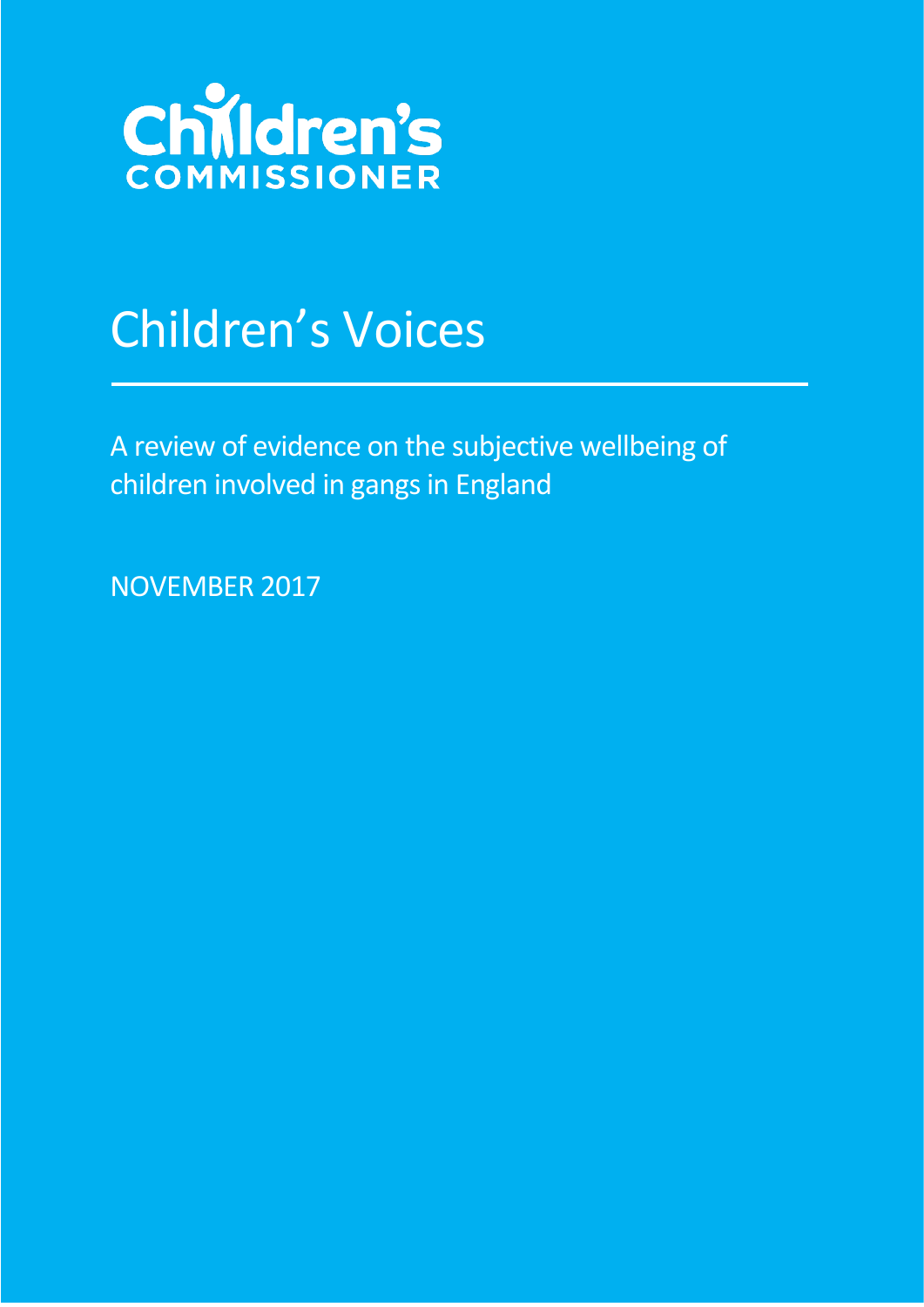# <span id="page-1-0"></span>Acknowledgements

This report was commissioned by the Children's Commissioner's Office. It was written and researched by Kara Apland, Hannah Lawrence, Jeff Mesie and Elizabeth Yarrow at Coram.

[Coram](http://www.coram.org.uk/) is the children's charity that has been supporting vulnerable children for almost 300 years, and is still finding new ways to help children in the UK and worldwide. Coram's vision is that every child has the best possible chance in life, and its mission is to develop, provide and promote best practice in the support of children and young people.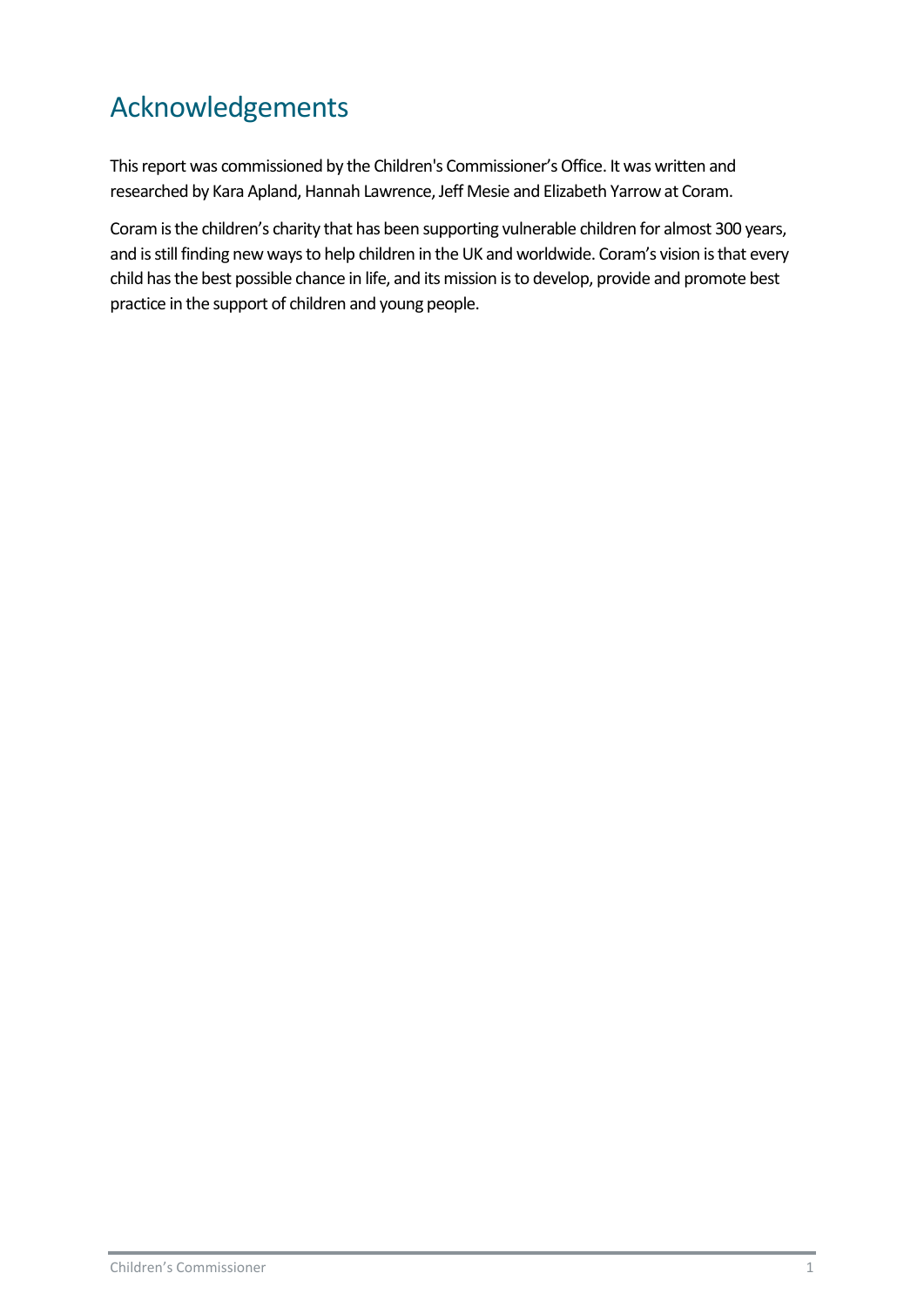# **Contents**

<span id="page-2-0"></span>

| Acknowledgements                                      | 1              |
|-------------------------------------------------------|----------------|
| Introduction                                          | 3              |
| Objectives of the review                              | 3              |
| Scope                                                 | 3              |
| Methodology                                           | 4              |
| Rapid review approach                                 | 4              |
| Search strategy and terms                             | $\overline{4}$ |
| Quality appraisal                                     | 5              |
| Synthesis of evidence and drafting the report         | 5              |
| Ethics                                                | 5              |
| Limitations in the literature                         | 5              |
| Children involved in gangs: definitions and subgroups | 6              |
| Findings                                              | 7              |
| Young people's perception of a gang                   | 7              |
| Children's experiences of gang involvement            | 8              |
| Gendered dimensions of gang experience                | 8              |
| Gender and status within the gang                     | 9              |
| Reasons for joining a gang                            | 11             |
| <b>Experiences of violence</b>                        | 13             |
| Sexual violence                                       | 13             |
| Physical violence                                     | 17             |
| Access to institutions, help and support              | 18             |
| Exposure to risk behaviour                            | 22             |
| Impact of gangs on experiences of other children      | 22             |
| Indicators of wellbeing                               | 24             |
| Self-esteem                                           | 24             |
| Hope and aspirations                                  | 25             |
| Leaving a gang and the future                         | 25             |
| Agency and coping                                     | 26             |
| Feelings of safety                                    | 27             |
| <b>Emerging themes</b>                                | 28             |
| References                                            | 30             |
| Appendices                                            | 31             |
| Appendix 1: Quality appraisal tool                    | 31             |
| Appendix 2: Profile of literature                     | 36             |
| Grey literature                                       | 36             |
| Peer review                                           | 37             |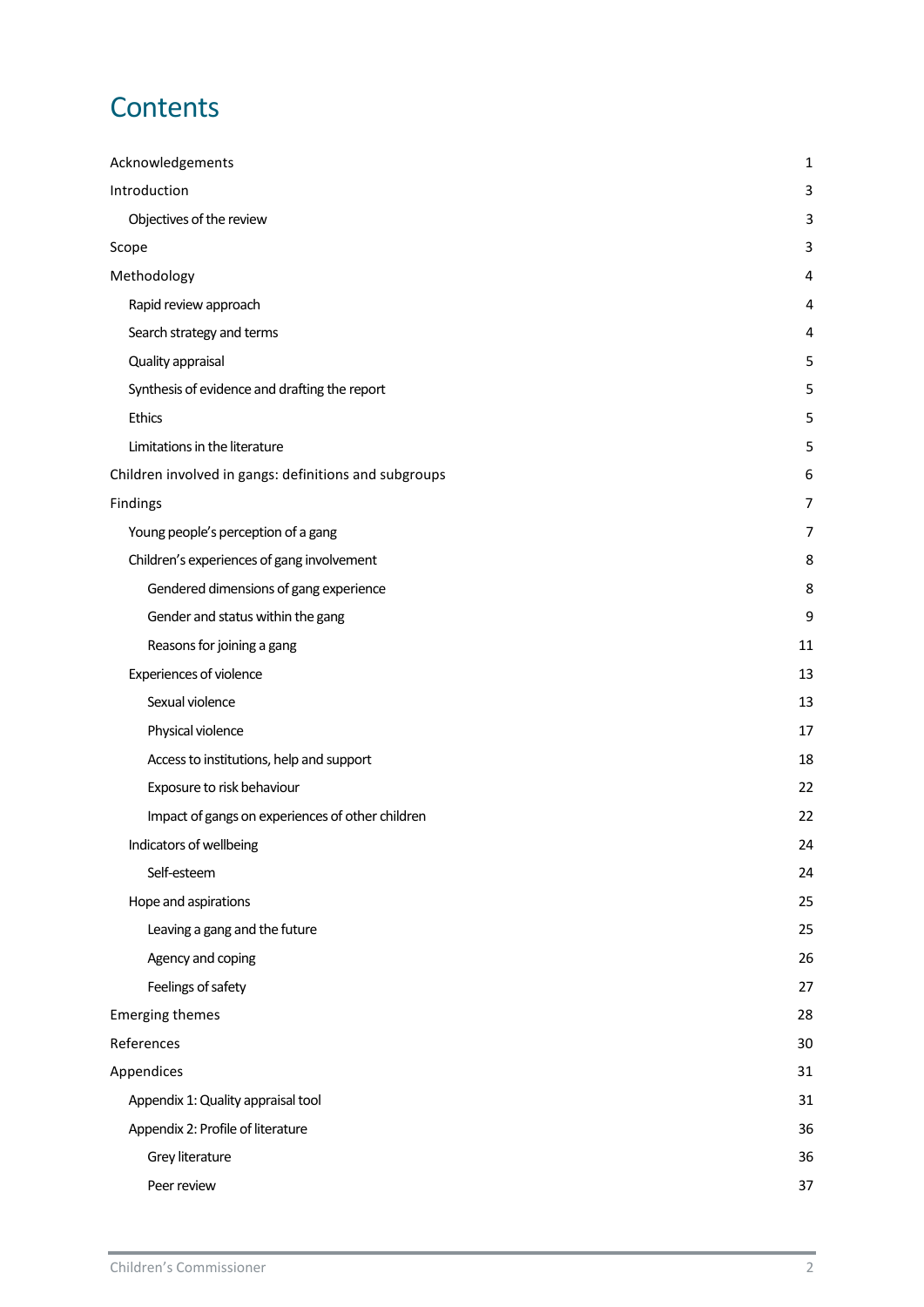# Introduction

This paper reports the findings from an evidence review of the views, perspectives and experiences of children in involved in gangs, on matters related to their subjective wellbeing.

The report forms part of a series of studies examining the subjective wellbeing of vulnerable groups of children in England. This series was produced as part of a larger project focused on improving evidence about childhood vulnerability.

### <span id="page-3-0"></span>Objectives of the review

The main objectives of the review were:

- $>$  to identify, appraise and synthesize published qualitative evidence on the subjective wellbeing of children in detention in England
- $>$  to draw out key findings and conclusions from the evidence, as well as identifying any important gaps.

# <span id="page-3-1"></span>Scope

The review was limited to the exploration of qualitative evidence concerning the subjective views and experiences of children in England, published from 2007 to 2017.

The review focused on studies that captured and presented the direct voices, and first-hand accounts, of children. Adult perspectives on childhood experiences, and studies with excessive mediation and intervention by the author interrupting children's accounts, were avoided or deprioritised. The team considered accounts by children of their own experiences, as well as their perceptions and reports of the experiences of their peers.

The review only considered literature containing evidence on the experiences and views of vulnerable children ages 17 years or under. Retrospective accounts of childhood, provided by adults from 18 years onwards, were generally avoided, due to the methodological limitations of such studies; however, decisions regarding the inclusion of studies containing retrospective accounts were made on a case-by-case basis (see Appendix 1: Quality appraisal tool).

Methodological criteria for the inclusion of studies were broad and flexible (see Appendix 1). There was no minimum sample size threshold for the inclusion of a study in the review; given the qualitative, personal and subjective focus of the research, diary studies of a single young person were considered eligible for review.

Finally, the review prioritised studies which had entailed the collection of primary data; secondary literature based on analysis of pre-existing data was generally avoided, except where this information was necessary to offset important gaps in primary evidence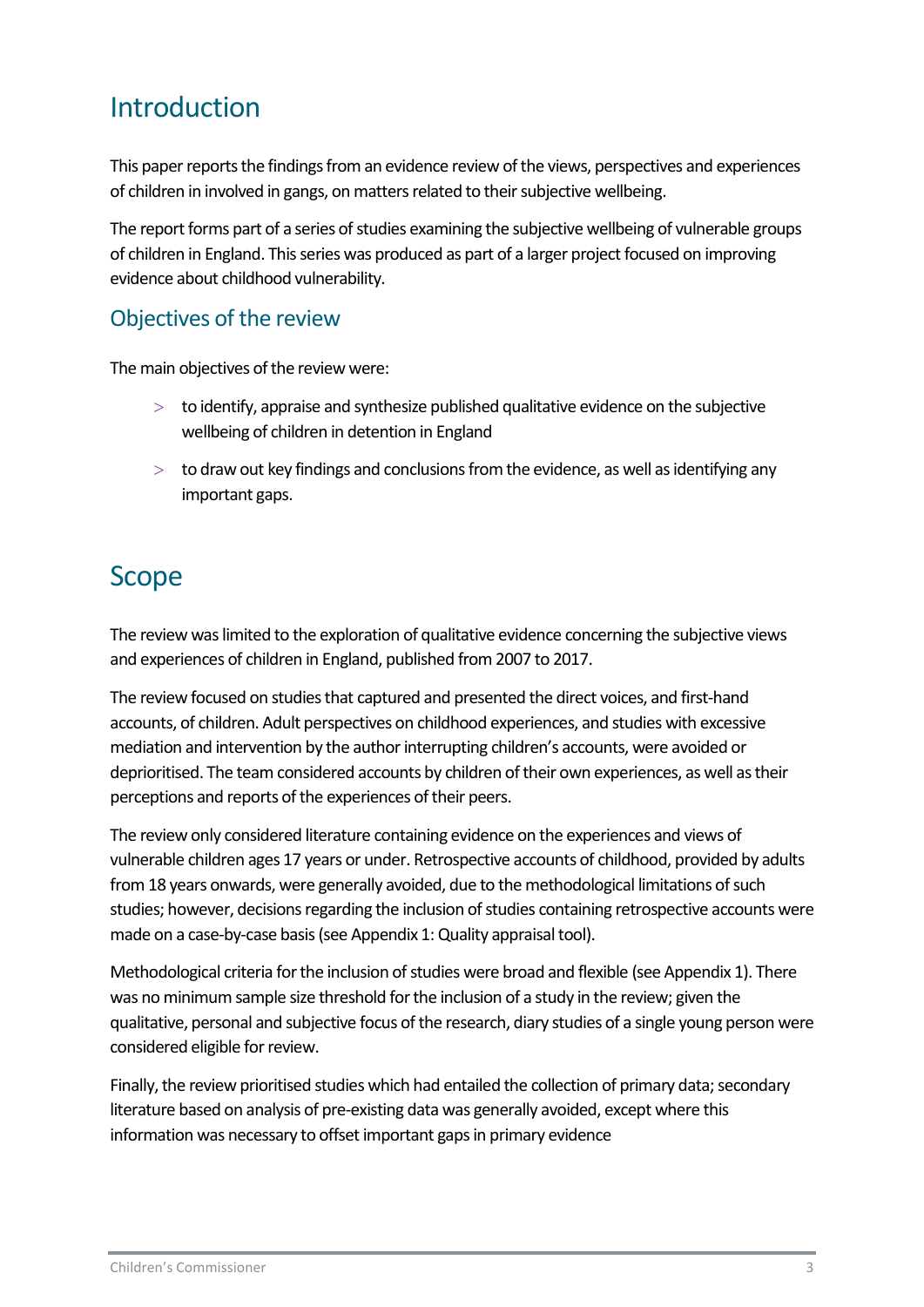# <span id="page-4-0"></span>Methodology

### <span id="page-4-1"></span>Rapid review approach

The ten week timetable for the project demanded the use of rapid review methodology. Whilst the review aimed to be a comprehensive as possible, strict time constraints necessitated placing limits on the numbers of articles reviewed, such that either:

- > thirteen items/publications were reviewed, or
- $>$  saturation was achieved and two or more researchers agreed that continuation was unlikely to yield any new insights.

### <span id="page-4-2"></span>Search strategy and terms

A mixed search strategy was adopted, which included both manual and automated methods. Automated methods involved entering combinations of relevant search terms into databases, digital libraries and search engines. Given the rapid nature of the review a 'guided' approach was adopted to conducting automated searches: rather than systematically reviewing all hits resulting from a certain combination of search terms. Researchers scanned search results for relevant papers to review, and ran additional targeted searches when it appeared that all relevant papers had been retained. In addition, sources were accessed through bibliographies and works cited pages of shortlisted publications. Finally, particularly given the focused nature of the literature search, an independent expert was asked to identify any key papers that related to the subject.

Automated searches were conducted primarily on Campbell Collaboration, Google, Google Scholar and JSTOR. Searches included combinations of: a context related term (such as "England"), a population related term (such as "child"), a method related term (for example "qualitative") and a relevant indicator (for example "gang").

Researchers experimented with different combinations of search terms to obtain the most relevant set of results. The search terms and operators used were adjusted according to the requirements and restrictions of specific databases.

Search terms for children involved in gangs

Context related terms: England, UK, Britain

**Population related terms:** child\*, young\*, juvenile\*, girl\*, boy\*, infant\*, toddler, minor\*, adolescent\*, teen\*, youth\*, pre-pube\*, pube\*.

**Methodology related terms:** perspectives, views, voice\*, qualitative

**Relevant indicators**: gang\*, street\*, illegal\*, offen(d)\*, anti-social, crim(inal)\*, violence\* \*delinquen(cy)\*

Researchers conducted an initial scan of titles and abstracts to discard all immediately irrelevant hits. Items which appeared to meet basic relevance requirements were retrieved as full texts, and retained for further review.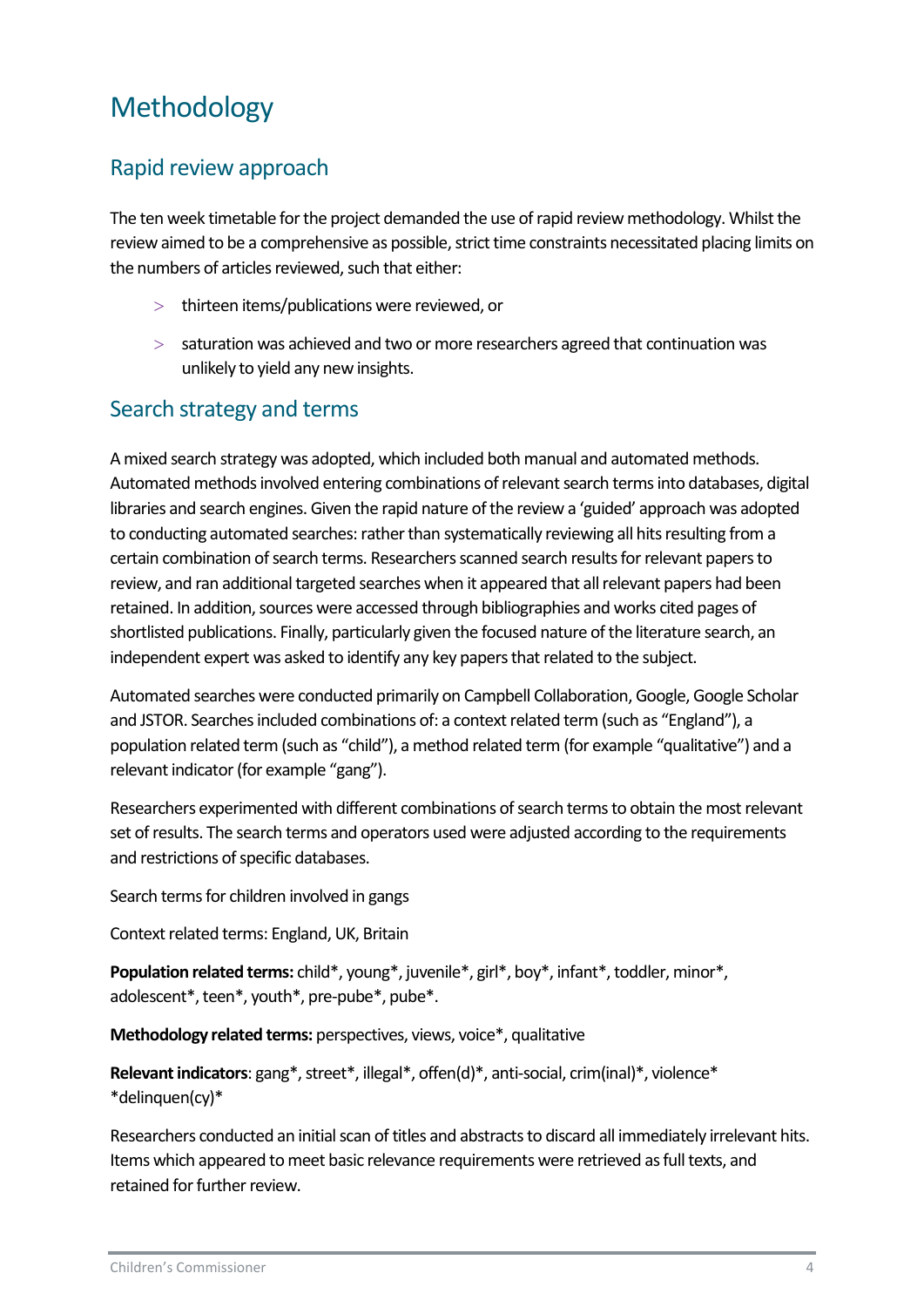## <span id="page-5-0"></span>Quality appraisal

Quality appraisal criteria (Appendix 1) were developed to as part of a quality appraisal tool to evaluate the relevance, coherence, methodological suitability, objectivity and ethics of each retained study. Those studies that failed to meet key quality criteria were excluded from the review.

Thirty studies were identified as potentially relevant to investigating the subjective wellbeing of children involved in gangs. Twenty-three of these were excluded during the quality appraisal process and seven studies were retained. Details about retained studies are included in Appendix 2: Profile of literature.

### <span id="page-5-1"></span>Synthesis of evidence and drafting the report

Subsequent to quality review, the team extracted and coded data on children's subjective experiences and wellbeing from selected studies. This was done through the use of NVivo software.

Wherever possible, researchers prioritised coding direct quotesfrom children (rather than focusing on the language and analysis of study authors), in order to foreground children's own articulations, views and perspectives of relevant matters.

### <span id="page-5-2"></span>**Ethics**

The study was shared with the chair of Coram's Research Ethics Committee. The chair judged the project to be outside of the criteria for a full ethical review (for example there were no human subjects included in the study and no personal data was accessed).

The study was delivered in line with Coram's safeguarding and data protection policies. The staff allocated to the review had enhanced disclosure and barring service (DBS) checks.

### <span id="page-5-3"></span>Limitations in the literature

In 2009 Young described the gang literature as "sparse" with few ethnographic studies. Since this date there has been more UK research about gangs and this increase in literature may have been promoted by the Government focus on gangs after the 2011 riots in England.

The review has identified sources focusing on girls' experience of gangs and male gang members' views about girls involved with gangs. Girls were seen as an "invisible group" in the literature up until the last few years (Young 2009). Limitations in the literature is also discussed in the Emerging themes section.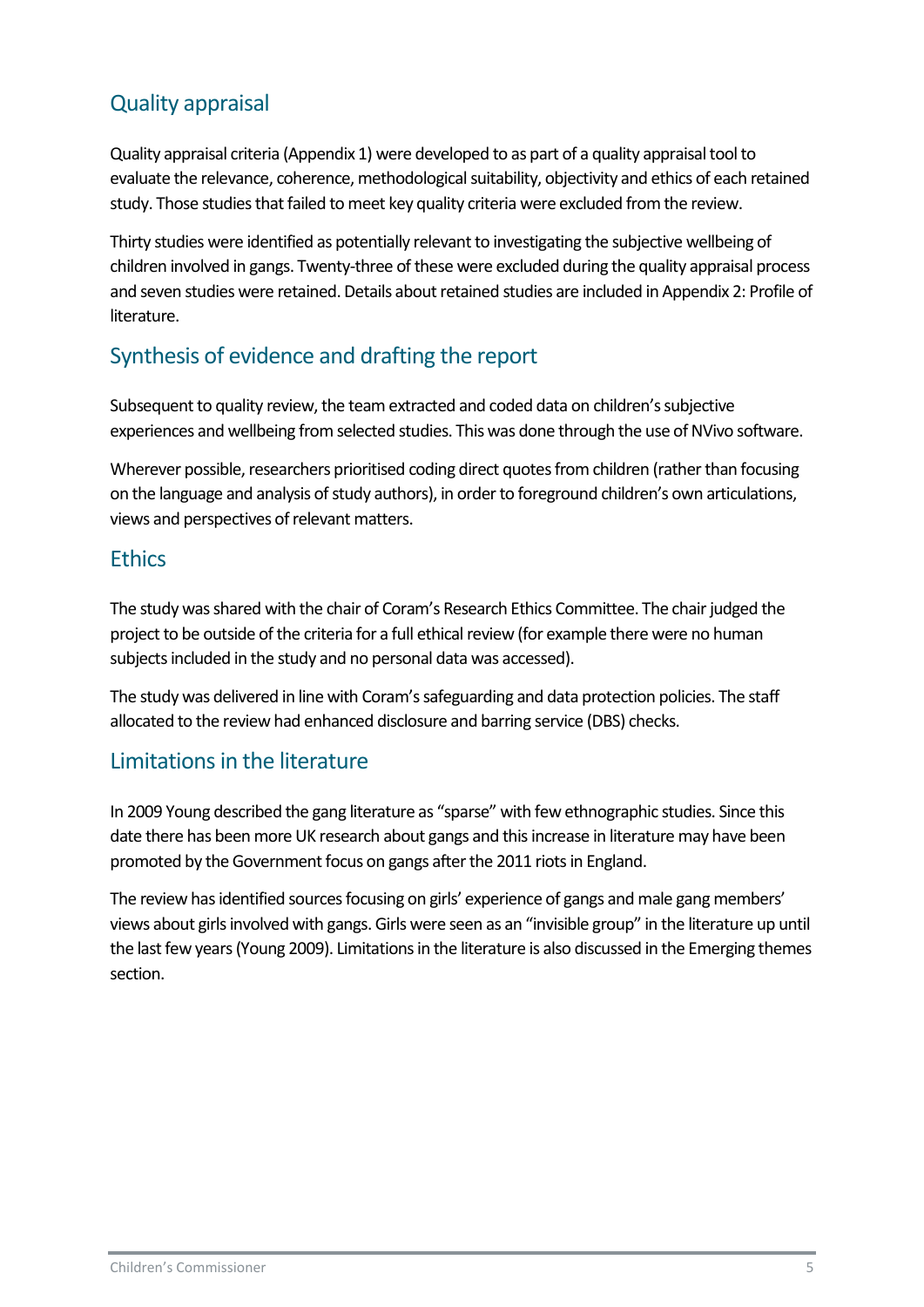# <span id="page-6-0"></span>Children involved in gangs: definitions and subgroups

There were multiple described definitions of "a gang" discovered in the literature and consensus on what is meant by this term waslacking (Young 2009). In this report the following definition is used, which has been taken from the Centre for Social Justice in 2009. According to this definition, a gang is:

"A relatively durable, predominantly street-based group of young people who:

- (1) see themselves as a discernible group
- (2) engage in a range of criminal activity
- (3) identify or lay claim over territory
- (4) have some form of identifying structural feature
- (5) are in conflict with other, similar gangs."

It has been estimated that 6% of young people aged ten to 19 years are gang members (British Crime and Justice Survey 2006). Based on the Office of National Statistics 2015 mid-year population figure this approximates to 373,000 ten to 19 year olds involved in gangs in England.

Children involved in gangs cannot be viewed as a mutually exclusive vulnerable group of children: children in gangs typically have multiple and intersecting forms of vulnerability.

Where these vulnerabilities cross over with other vulnerable groups of children included in the list of 32 groups that have been developed as part of the wider Children's Commissioner's measuring vulnerability project, this is noted and highlighted in the analysis where possible. The literature reveals that the vulnerabilities of children involved in gangs particularly intersect with children who are homeless (some gangs are only made up of children who live on the streets)(Smeaton 2009), children who have experienced abuse and trauma and children from non-intact families.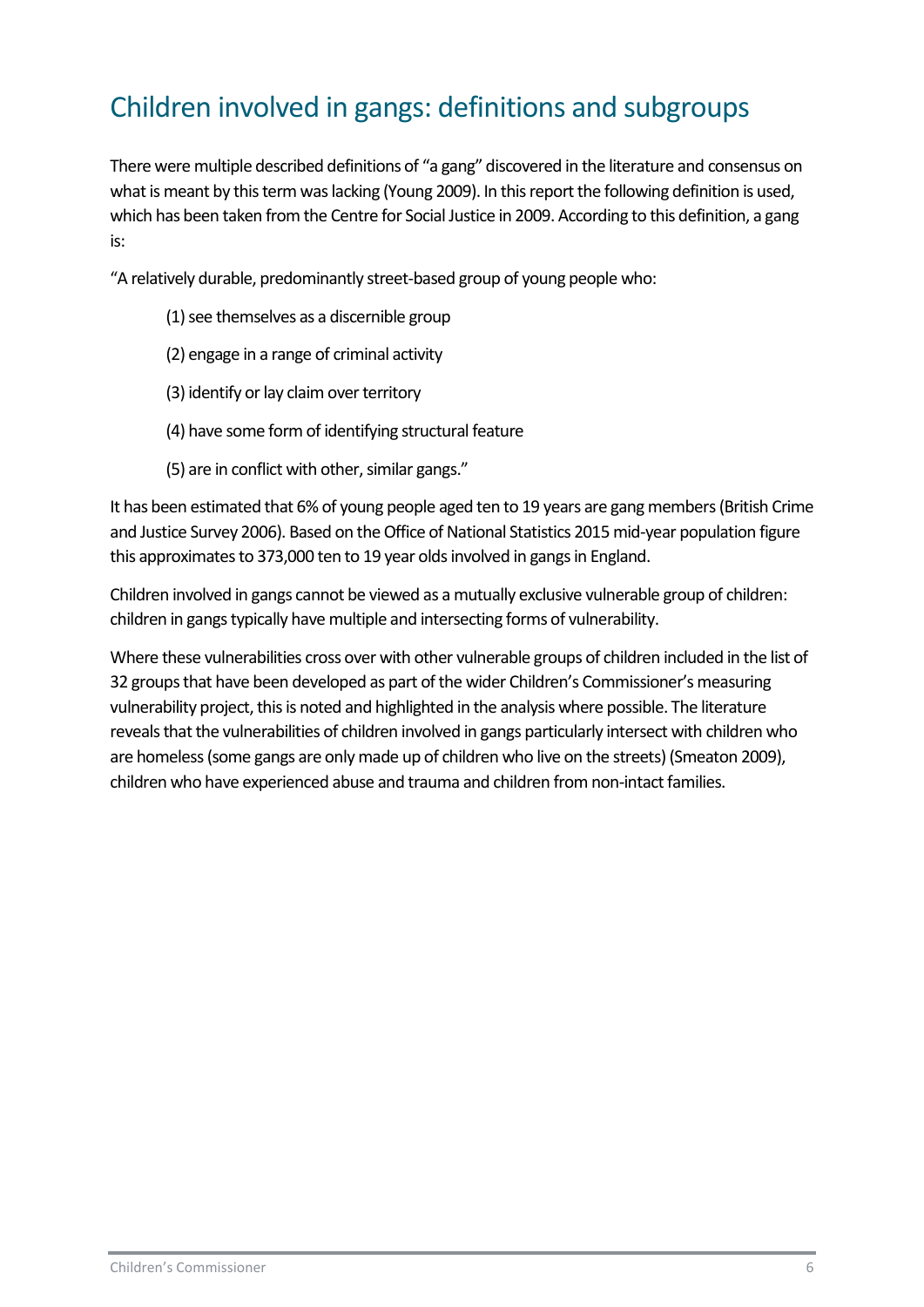# <span id="page-7-0"></span>Findings

### <span id="page-7-1"></span>Young people's perception of a gang

There were varying views from children in the literature about what constituted a gang and whether they would class their involvement with a group of peers as gangmembership. Some children resisted the use of the label "gang" completely. These children viewed their group of peers as "friendships" or "crews". This was especially true when their peer group had formed gradually over time:

"We're all just friends. We've known each other for a long time. We've grown up the same, like we know each other's family and stuff like that. We go to each other's' 'ouses..." Young woman aged 14 to 20 (Young 2009)

" ... I don't call it a gang; it's not really a gang but I wouldn't know how to define it. I really wouldn't. But it's like one or two days a week, depending upon what's happening, you go out with your pals, go to a pub, get pissed, start with a couple of lines of coke, go to a game and just do the bastards, know what I mean?" Young man, discussing his membership of a football firm (Smeaton 2009)

Some children did not label their peer group as a "gang" but recognised its "gang-like" qualities.One girl justified these activities on account of the disadvantage that she had experienced in her life:

"I'm not proud of myself for doing the crimes I've done. I wish I'd done well in school […] and got a good job and money in the bank and not 'ave to go out and do bad things, but sometimes in life you just gotta do things cause you need stuff." Young woman aged 14 to 20 (Young 2009).

Other young people saw a distinction between groups and gangs based on the levels of violence inflicted on those outside of the gang:

"[real gangs] ave got a tag, that go 'round thinkin' they're bad and being 'orrible to people – like 'ang round and offend together. […] They're 'orrible, d'you know what I mean? I've known them to do 'orrible things [...] like goin' round to an 'ouse and if there's a person in there they don't like, they stab 'im up; like be 'orrible to 'is children, be 'orrible to their mother and things like that! […] They don't hurt each other, they're tight – they got each other's back. But if you hurt anyone in their gang you'd be in trouble." Young woman aged 14 to 20 (Young 2009).

Conversely, some children used the label "gang" as a badge of pride, to separate them from the "wannabee" young people. These children saw gang membership as much more than just territory and friendship, it was about loyalty, interests and attitude:

"When I hear people say about gangs, it makes me laugh because they're not a gang …. They're not dedicated to that gang; their heart's not set on their gang. … (Where hearts are set on a gang) if there's a war going on between two gangs, they'll shoot until the last bullets are gone. It don't matter if there's eight men down there and six men down there, it will keep going ʻcos that's what (some) gangs are about. They'll fight and they'll fight for their territory or their reputation cos' you've got to have reputation in a gang. So you've got this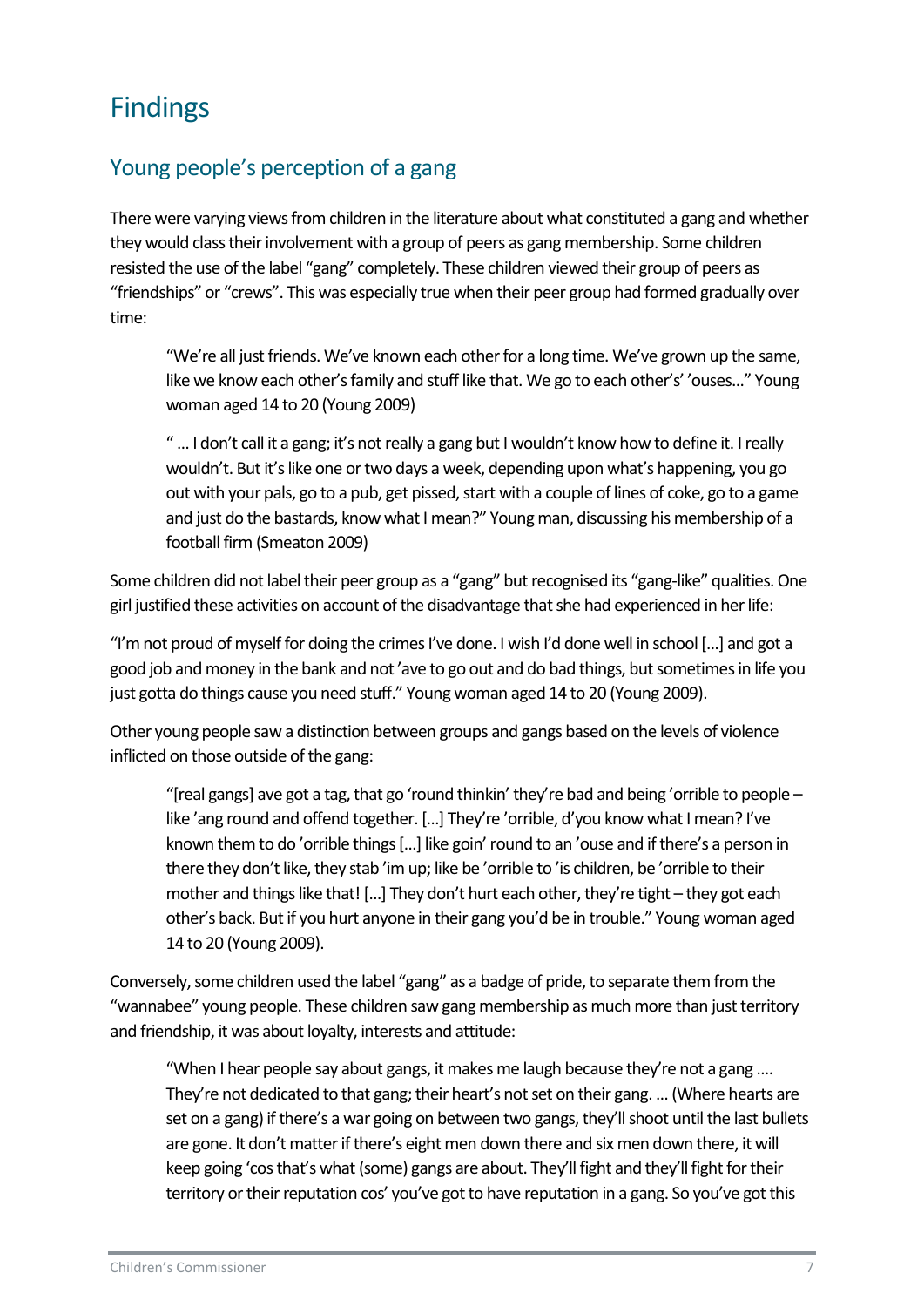new gang now and they've got to prove to other people and other gangs and word's got to get about on the street. … If you take my gang, for instance, we need to obviously prove to other gangs that we ain't no pussy hole and we ain't gonna take no shit." Young man (Smeaton 2009)

"You've heard of the postcode thing, yeah? But for my gang it was more than that. It's about how we look, how we dress, what colours we wear, how we carry ourselves, how we act, what weapons we carry, what music we're into, how we treat one another and other people." Young man (Smeaton 2009)

<span id="page-8-0"></span>"It's not turf, it's respect." 16 year old young man (Kintrea 2008).

### Children's experiences of gang involvement

This section examines children's experiences of being in a gang. As explored below, included literature indicates that children's experiences in gangs varies according to their gender and status within the gang structure. Due to these complexities as well as: variations in different gang structures, the individual circumstances of different children, and the fundamental challenge in defining a gang, it can be difficult to find a common experience for children involved. Nevertheless, a number of common themes, emerge from the literature concerning children's experiences of gangs, including: control and manipulation of girls by male gang members, experiences of physical and sexual violence and lack of choice and opportunity emerge from children's voices.

#### <span id="page-8-1"></span>**Gendered dimensions of gang experience**

"Boys are predators, girls are prey, innit?" 16 year old young man (Beckett 2013)

Girls were viewed as a disposable group that serviced the needs of male gang members. This view was held by both boys and girls. Young men and young women reported that girls were commonly victims of sexual violence. Girls were described using depersonalised terms, were not viewed as equals and were seen as serving the sexual and emotional needs of male gang members:

"But boys in gangs don't treat girls in gangs the same... They just treat 'em like anything innit. Cos they know really from your status, being in your gang, you can treat that girl however you want because if she runs away there's always gonna be a next girl that will come to you" 16 year old young man (Beckett 2013)

"They just get passed around the guys, that is mainly their role, yeah... and then from once they've been around the circle or like the gang or whatever, then they're no longer of use and you probably won't see them girls again, coz obviously their use has been, all that they've got to offer has been given... Yeah then they'll just, they'll see the next girl or whatever, or the next group of girls and the same thing will happen over and over and over again" 16 year old young man (Beckett 2013)

"Competition as to who can beat [have sex with] that ting first**"** 15 year old young man (Beckett 2013).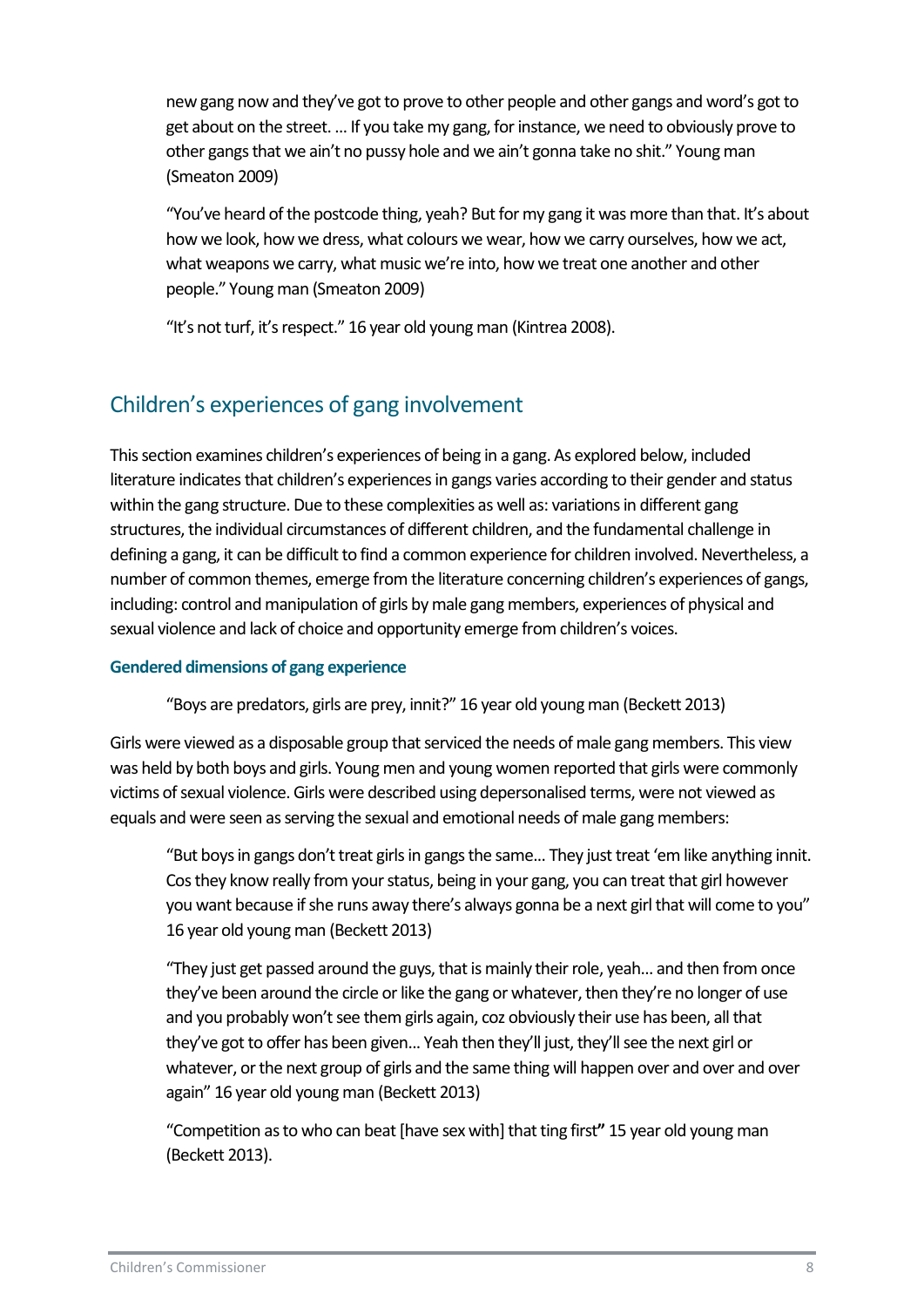#### <span id="page-9-0"></span>**Gender and status within the gang**

Children's individual positions within gangs were found to affect both boys' and girls' levels of vulnerability and exposure to violence and abuse. Status in the gang appeared to be a particularly important factor affecting girls' experience. For girls there were several levels in the gang hierarchy that they could occupy. The bottom strata of the hierarchy were "link" girls who were known to have casual sex with one or more of the male gang members. These "link" girls were most at risk from violence, exploitation and exposure to illegal activity and were spoken about in a disrespectful and hateful way by children. "Bitch", "ting", "junge", "sket", "ho", "skank" (Beckett 2013) were all words used to describe this group by both boys and girls. Girls described how they did not want to be associated with this "link" label:

"…a link is just trash" 15 year old young woman (Firmin 2011)

"[Girl A]:… I hate it when boys call you a ting, I hate it when boys call you 'boom', well that's not as bad but I still don't like it.

[Girl B]: I'm not a link and we're not doing a ting – no don't say that

[Girl C]: Boys like using the word 'link' cos it bigs them up, like yea I'm linking that, or I've done a ting with her already.

[Girl A]: We can't lie, we use it too, but I don't like being referred to as a link." 14 and 15 year old young women, focus group (Firmin 2011)

Being labelled and viewed as a "link" was found to affect how girls were viewed and treated by their peers, exposing them to experiences of (sexual) harassment and violence. In particular, being labelled a "ho" was perceived to remove a girl's right to withhold sexual consent and control over who they chose to have sex with:

"If she looks like a ho then the boys will treat her like a ho... and she has no choice but to accept how they're treating her …" 17 year old young man (Beckett 2013)

"... If she's a slag, she ain't equal. Boys just treat her like shit and that's the only thing. Don't get your name around if you're not ready to get violated" 15 year old young man (Beckett 2013)

"It does depend on what type of girl you are. If you're easy to get, then you're easy to get. Everyone's got you straightaway. Cos if one member of the gang finds out a girl's easy to get, she'll get passed around**"** 14 year old young woman (Beckett 2013)

"You can catch diseases, get called a slag, and then other people will be like ah go and have a go on her like she's been round the lot of us." 14 year old young woman (Firmin 2011)

"Link" girls' experience of isolation transcended into other environments outside the gang. These girls were not only found to be rejected by their peers within the gang, but also by their peers in other situations, such as school:

"When they go back to school no-one really wants to talk to you cos you're known as a ho, and noone really wants to associate themselves with a ho because then people think if she's hanging out with a ho she must be one as well" 15 year old young woman (Beckett 2013)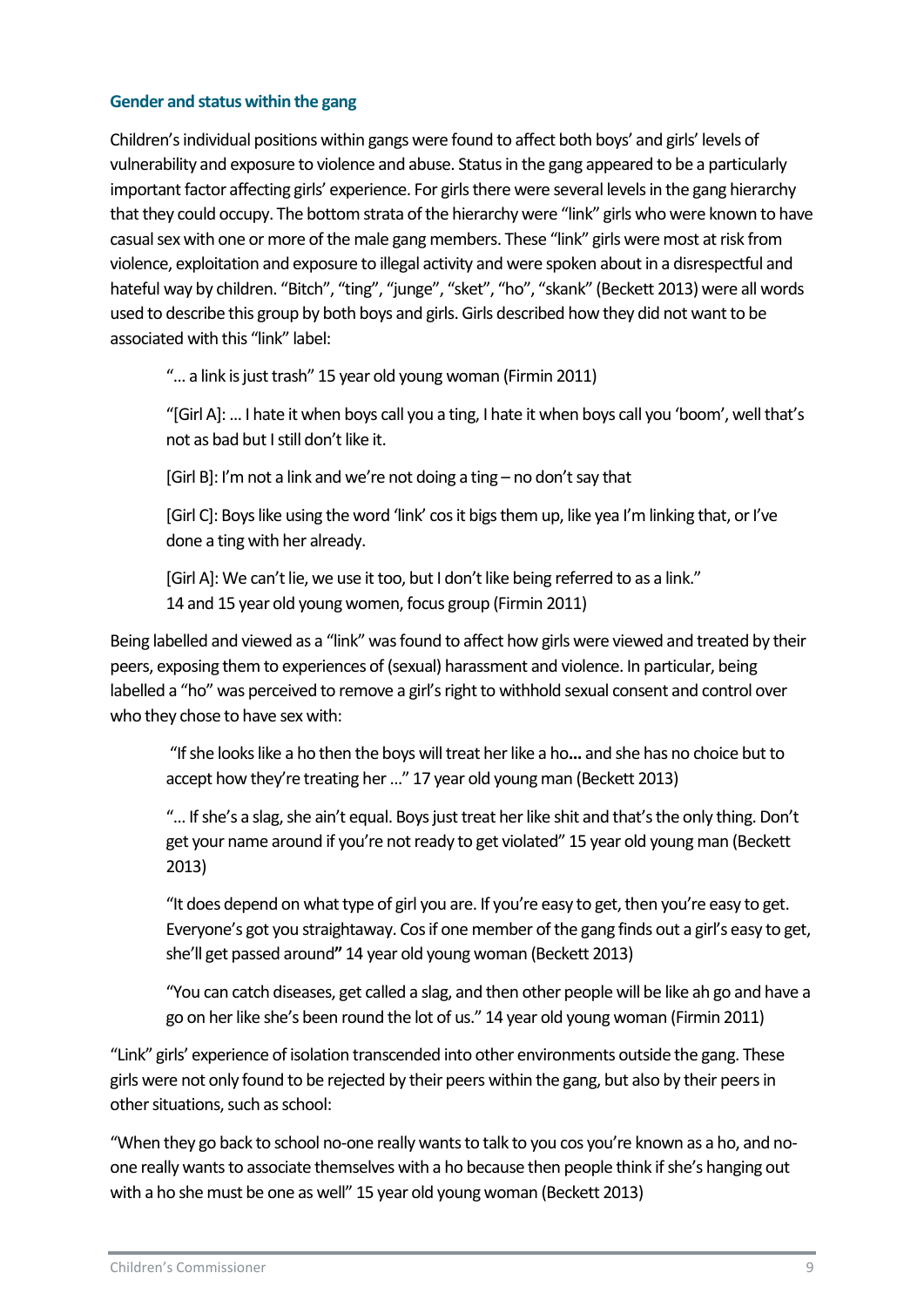By contrast if boys experienced high levels of sexual activity then this was viewed as positive factor and improved their reputation:

**"**Boys get rated and girls get slated. So basically could be the same age, girls and boys, they have sex, if anyone finds out, the boy will get 'oooh, good boy, good boy' but the girl will be like 'oi, you're a sket, you're this, you're that." 14 year old young woman (Beckett 2013)

Girls who were in a relationship with gang members, or who were the mother of a gang member's child, were a level higher in the gang status grading. These girls were more respected and protected, (albeit less so than female family members such gang members' sisters or mothers): "they would know not to mess with my girlfriend" (16 year old young man, Beckett 2013); "wifey is different cos that's what you wanna be, wifey material is decent …" (15 year old young woman, Beckett 2013). There were, however, differing views from boys about the levels of protection they would offer to their girlfriends. For example:

"I've been in the situation before where a girl, like cos she's done it [sex] for me she thinks that I'm protecting her now, so like this thing when someone's come after her and she's phoning my phone thinking that I'm going to protect her, and I'm thinking like you're only that to me. You weren't nothing to me, and like don't think you're protected because you wanted to do, I never told you" 16 year old young man (Beckett 2013)

"Relationship girls'" protection within the gang was often fragile and dependent on the stability and longevity of their relationship with male gang members, and the slippage between "link" girls and "girlfriends" rendered their positions precarious:

"Like that's my bit, which is a little bit different it's in between wifey and link, you bit could know more than wifey could a business thing too, it's like a bit on the side, like if your wifey's had a baby and she's feeling a bit sore he knows he's got that one person he can go to." 16 year old young woman (Firmin 2011)

**"**Rape, tied up, tortured, other people looking for her cause they are looking for her boyfriend, kidnapped, girls that are in the gang can target her when she doesn't even know that she was in a gang cos of what her boyfriend has been doing, you don't realise but when it happens you realise, believe me." 16 year old young woman (Firmin 2011)

Young women described the male gang member as being in control of the relationship and that it was his decision as to whether the relationship continued:

"And they like pick and choose when they wanna see you, when it fits in with other stuff they're doing, and then they see you and then they drop you as soon as they're done with you, and don't care about you." 16 year old young woman (Firmin 2011)

"Relationship" girls, as well as other female family members, were also found to be at risk of violence from rival gang members:

**"**Rape, tied up, tortured, other people looking for her cause they are looking for her boyfriend, kidnapped, girls that are in the gang can target her when she doesn't even know that she was in a gang cos of what her boyfriend has been doing, you don't realise but when it happens you realise, believe me." 16 year old young woman (Firmin 2011)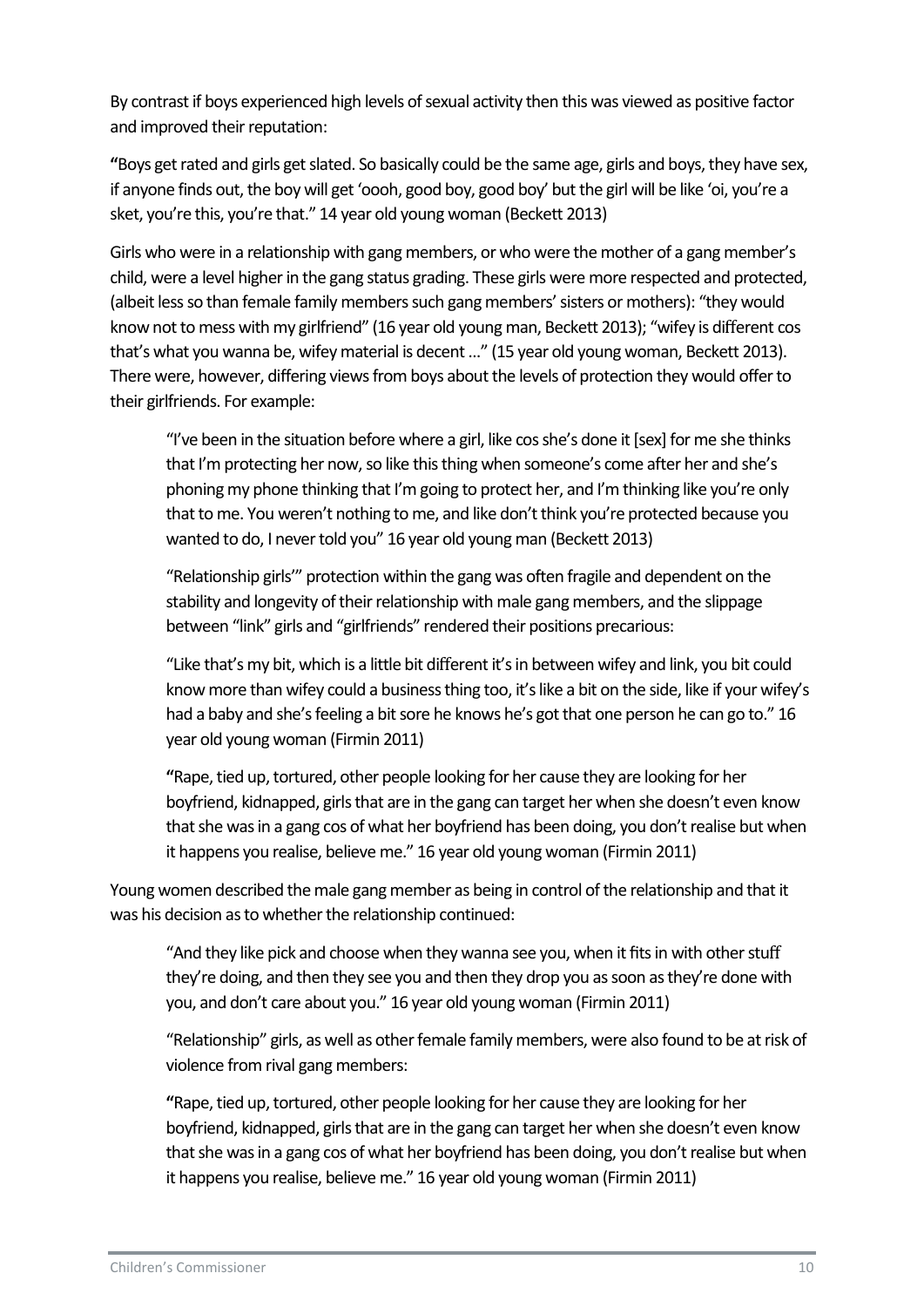"Their problems are your problems and that's it; if they're looking to kill him they're looking to kill you … Girls get raped just cos of who they brother**is** and no-one will talk about it after". 15 year old young woman (Firmin 2011)

".... I got assaulted. I got punched in my face three times but I hit back as well because I know how to fight, so when I was punching him he just ran off, but I actually got assaulted because of who my brother was" 16 year old young woman (Beckett 2013)

"Gangster girls" were at the apex of the female gang hierarchy. These girls adopted male personas and were not in danger from their peers. These girls reported a different type of relationship with male gang members than the other female positions within the gang. Their friendships with males were more relaxed and not exploitative, nor based on sexual relationships:

"…the boys like to 'ave a good time….they mek you laff**"** Young women aged 14 to 20 (Young 2009)

"...none of the boys are good friends; they're just people I see every now and then." Young women aged 14 to 20 (Young 2009).

These girls reported more freedom and choice compared with the girls in other positions in the gang. Escape from boredom was cited as a reason that they wanted to be in a gang in contrast with "links" and "wifeys" who reported that they wanted to join the gang for protection, status and love.

#### <span id="page-11-0"></span>**Reasons for joining a gang**

Children reported being in poor circumstances before joining a gang. Children described feelings of powerless, turbulent relationships with family, often underpinned by violence, and disenfranchisement from institutions such as schools and colleges. Lack of opportunity was also reported as a reason for joining a gang, stating, for example: "there was nothing else to do" (Smeaton 2009). One young person explained:

"They ain't on the road because they wanna be. They're on the road because they are trying to pass the time … If you look at when young people get sucked into gangs, it's 14 upwards … if their mum's not making money, how are they getting money? So there's no other way to get money, but to turn to the streets." 17 year old young woman (Young 2011)

Children described that the areas they grew up in as "shit 'oles" (Young 2009) and underprivileged but maintained a strong loyalty to and identification with the area, and reported that "territory" was a significant reason for joining the gang:

"For me, it's like letting someone know who you are or what area you come from. Yeah, just showing everyone in [area] and other boroughs about where you live and what goes on here." 15 year old young man (Young 2011).

Some young people made a choice to join a gang and others saw it as an inevitability because of where they lived or family links:

"I don't think people necessarily want to be part of a gang; I don't want to be; it just happens. The whole reason I was part of it [the gang] was because of my postcode. You're born into it, basically. … It happens because you're raised up in the wrong area and that's it." Young man (Smeaton 2009)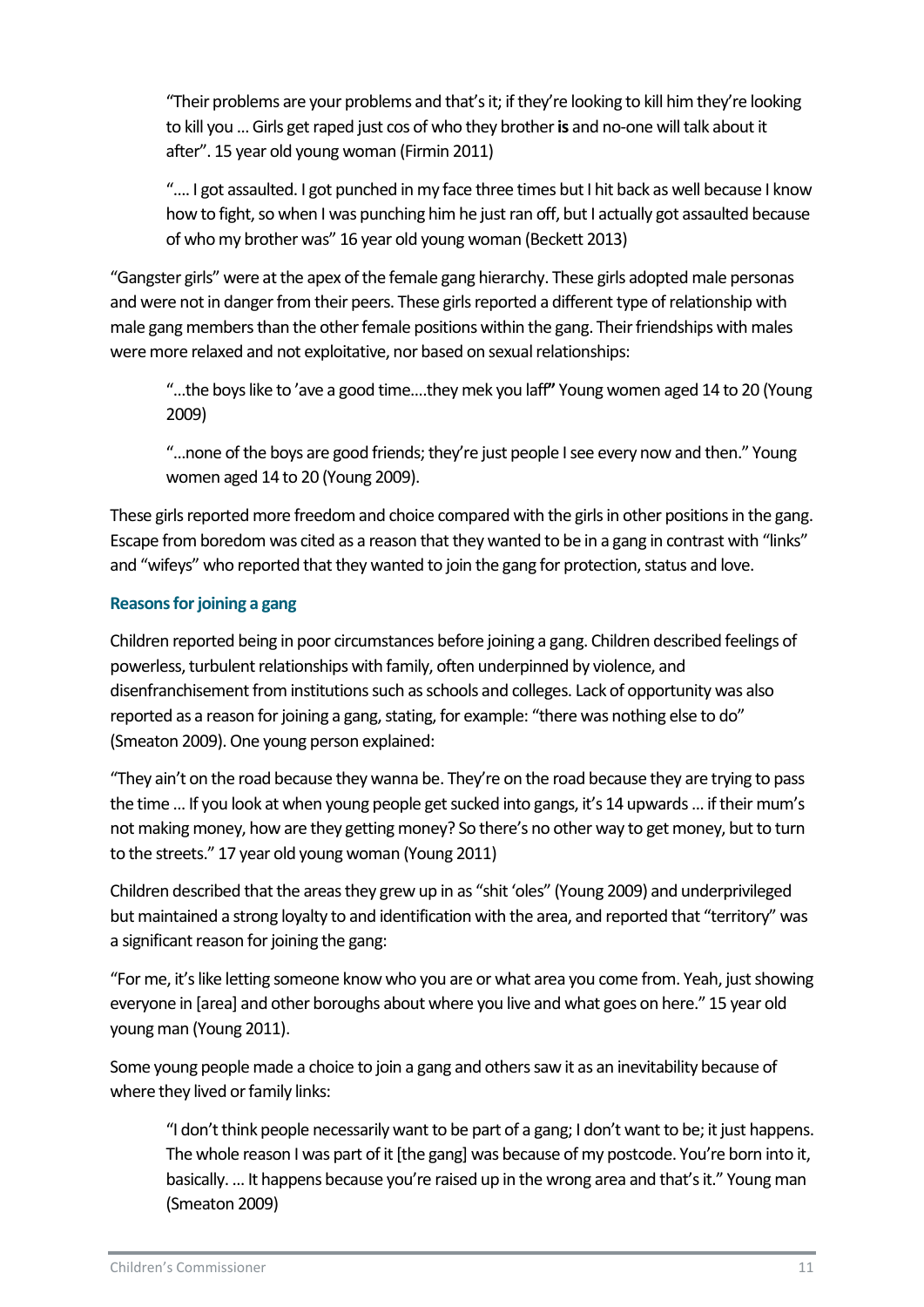Peer pressure, violence and coercion were also found to be significant factors:

"Sometimes the people that you chill with want you to do certain things that you don't want to do, but you have to do it because you're part of that crew, you're part of it." 16 year old young woman (Firmin 2011)

"And you've got all of them going, you fucking will do that, and then what are you meant to do? Get battered until you give in? You just do it." 16 year old woman (Firmin 2011)

Several of the quotations from young people suggest that acquiring power, status and potentially material goods was a driver of joining a gang. For example:

"Reputation; reputation and not looking like an idiot." Young man (Smeaton 2009)

"… I class myself as a Chav. I wear all the Burberry gear and all that. I still am (a Chav) to an extent but I'm not a nasty cunt any more. I've calmed down a lot .... I think it was just 'cos they look different, they acted different; they acted like they were scared of you all the time so you thought 'right, you're scared of me so I'll give you reason to be scared of me'. Not only that, I knew they always had hash on them so I was like ʻgive us your hash, give us your mobile phone'. That's how we had a good time." Young man (Smeaton 2009).

Some girls indicated that they wanted to get involved in a relationship with a gang member to gain protection and also to be loved:

"It's a fact of knowing nothing's going to happen to you – nothing in this world is going to happen to you while you've got him as your boyfriend and I think that's more security – and they buy you everything" 17 year old young woman (Beckett 2013)

"… like they get really protective over ya and it's like ah they care about me." 15 year old young woman (Firmin 2011)

Attraction to the "bad boy" image of masculinity projected by male gang youth was also reportedly a reason why girls became involved with gang members:

"If a boy's doing a lot of crime on the roads, girls think it's cool. So girls wouldn't even care how he is on the inside, they just care because he's got a name because his name's on everybody's lips. I'd say that's what will attract a girl to a boy in a gang to be honest" 17 year old young man (Beckett 2013)

"Like if he could kill someone, or people thought he could, then yea I'm not gonna lie, he's gonna be attractive to me." 17 year old young woman (Firmin 2011)

Despite these pull factors drawing young people into gangs, a number of young people spoke of the damage and dangers that characterise young people's experiences within gangs, explaining how joining a gang could ruin young people's life chances and cause an unsettled way of life:

"But that's what gangs are about; gangs are fucked up." Young man (Smeaton 2009)

"All the trouble you get into; get arrested, mostly every day. It's not right." Young man (Smeaton 2009)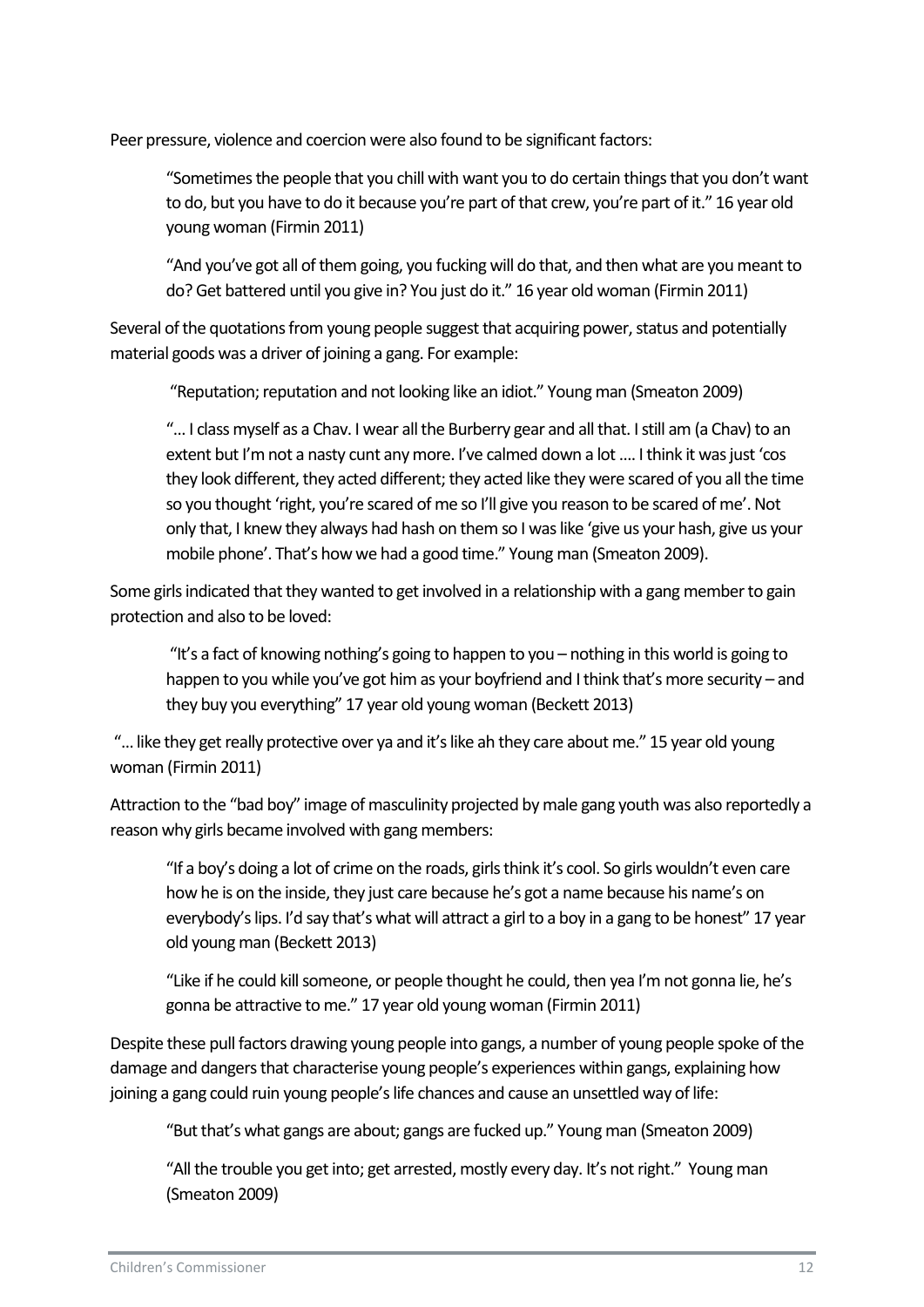"Basically if she settles for somebody who isn't gang based, she's going to be a lot better off. I'm not saying she's going to be treated better by this guy, but she won't get into too much trouble... the whole dominant male thing in gangs... there are people back from all the gangs round here who will get girls involved which then will mess up their lives if you know what I mean and they will become, as you say, sort of passed on to the next guy and the next and so on and its really terrible... I mean I've known girls who, not drastically young, but from at least the age of 12 who've had this kind of stuff happen to them" 16 year old young man (Beckett 2013)

One boy described developing a "survival mentality", and emphasised the need for adaptability, given the adverse circumstances that characterise young people's experiences in gangs:

"Whoever's 'on road', they know this. They've gone through thinking about life's messed up, so now they're like … boom! They've come to terms with it and they're just adaptin' to the situation and will do whatever they need to get through it." 15 year old young man (Young 2011)

### <span id="page-13-0"></span>Experiences of violence

Children's experiences of violence within gangs were found to be pervasive.

#### <span id="page-13-1"></span>**Sexual violence**

Sexual violence towards girls was commonly reported by boys and girls. Incidents of rape by individual and multiple perpetrators were discussed. Sex within gangs was frequently typified by disrespect for, manipulation of and violence towards women. Girls were passed around the gang for sex like the male gang members' property:

"Like the person can get raped or get passed on to their friend, or, like, fuck them and go, then pass them to their friend and that …. Boys go to meet, like, tell the girl to come meet them, and when they're there, he doesn't tell her that he's with the other people, and so when she comes in the house and then, like, basically have sex with her, then he tells his friend to go in as well to have sex with the girl as well, and then they just start taking turns and that, and then sometimes the girl says stop, but they just carry on" 17 year old young man (Beckett 2013)

"So as we come out of the living room, we was in the hallway and I've knocked on the bathroom door and I was like 'can I use the toilet please' and there was a lad in there and I could hear a girl screaming, and I obviously go 'open the door' and he wouldn't do it, so my boyfriend booted in the door, and when we went in there we found her bent across a bath backwards and him on top trying to kiss her and her top all ripped, and he is in a gang" 17 year old young woman (Beckett 2013)

Reports of sex being used as a means of exerting male power and control of girls were frequent in young people's accounts of sex, relationships and violence. For example:

"...It's not about sex and relationships, it's more about power, having that control" 16 year old young woman (Beckett 2013)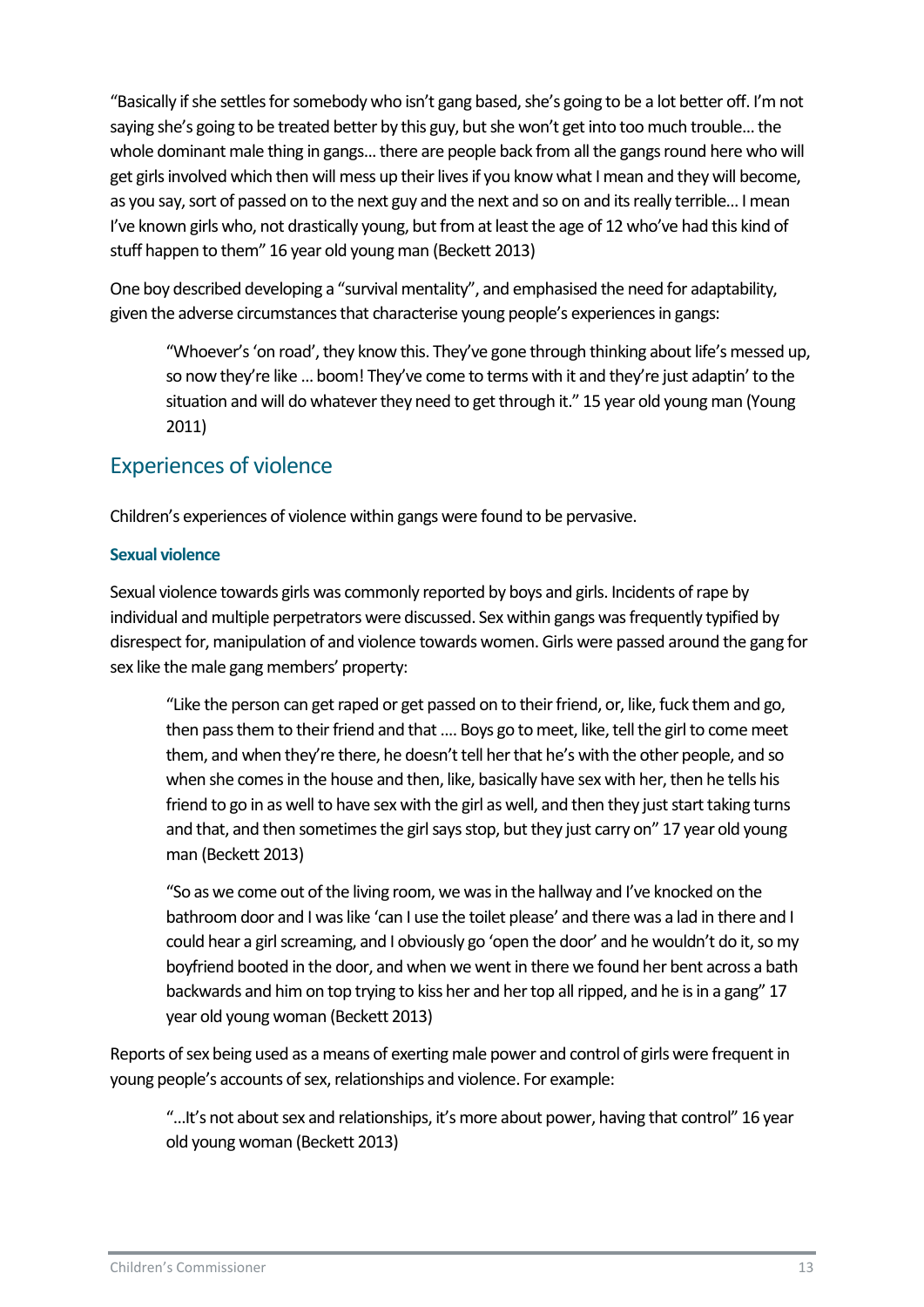"The girl like, she will see it as rape because she was getting forced. He will see it as 'I'm in control, I'm the boss, this is what's going to happen... He feels in control of the streets anyway so he'll feel in control of anything …" 15 year old young woman (Beckett 2013)

When discussing real and hypothetical incidents of sexual violence, boys typically avoided using the label of "rape" and had a blurred understanding of what constituted sexual consent (viewing it as the absence of the word "no"):

"Not rape, it's just like that girl had wanted it to happen, or not necessarily wanted it to happen but she basically asked for it but she didn't ask for it, if you know what I mean …. Say I was talking to a girl and I'm saying to her this weekend I'm coming to your house, or asked her even not told her, and she was like yeah all right then. But I'm saying I'm coming with a couple of my friends and she's like yeah all right then. If I got there and I was with seven people and she was just her and her friend and she let us all inside, we didn't force our way inside she just let us inside... That's basically her asking for it, innit, really... She could easily speak up really... We're not rapists, we're not gonna pin her down and have our way with her..." 16 year old young man (Beckett 2013)

"He will tell her to come meet him while he's with all his friends...then she would come and then realise that the whole gang's there and most of them will probably end up having sex with her as well, if it's not his actual girl... the boy that tells the girl to come will try and convince her to have sex with all his other friends as well. He would go first and then he will just convince her after he's finished to have sex with like second, the third, the fourth boy, the fifth and it goes on and on ….. [the girl is] not really on it 100% but they will try persuade her so it's like not really classed as rape if that makes sense, like they're not raping her because she is allowing it. I've never known any of my friends to rape a girl but I've known of gang members that have like had sex with a girl one after other, another and so on but they persuade the girl first to make sure. She's not coming to meet them to have sex with like ten boys but she'll probably end up doing that cos she's persuaded and cos she likes the first boy that she was with. She will probably do it for his sake because she wants to be with him or she likes him but the boy don't really wanna be with her, he just wants sex" 16 year old young man (Beckett 2013)

Boys' perceptions of issues of sexuality, power, and consent were sometimes distorted as evidenced by presentations of themselves as victims of sexual exploitation and manipulation, wielded by girls:

"They'll just use their sexuality to manipulate us… She could be planning to set me up or anything really. She could be planning anything. From when I was younger my cousin used to say to me, rule number one you never bring a girl back to your house, you never ever bring a girl back to where your family sleep, so I never use to bring girls there. When I used to link girls... either I go back to her house if it's not in one of them areas, it happens in a park... From when I was younger people have been saying to me girls are just wicked" 16 year old male (Beckett 2013)

Young people also reported how male gang members may be pressured from other gang members to participate in acts of sexual violence, especially in group situations: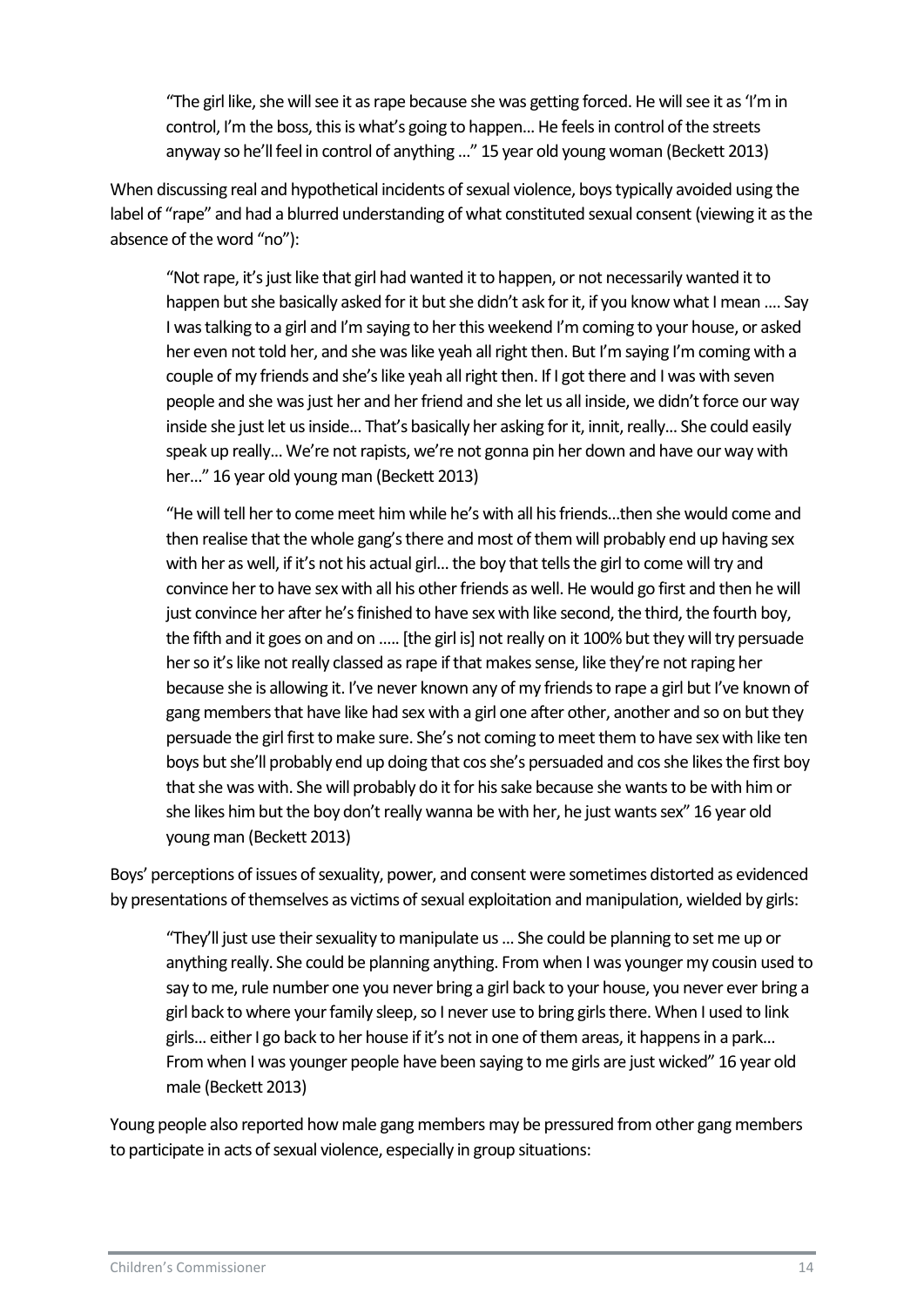"I've done it before myself like, there's been one girl there and she's fully on it, she's saying 'all you's can, all of you's' and there's like six guys in a room 'all of you's' and I'm thinking 'no'. Yeah, I've seen, it's horrible and I don't like**,** I don't like that stuff, man 'cause the girl looks sad, oh it looks a mess after she's gone…" 16 year old male (Beckett 2013)

"One of them told me that he couldn't actually go through with it because the girl was crying and he didn't wanna see that... But sometimes you have to do it. If you're a boy you have to do it because if the guys see that you don't wanna do it, that you're scared or something, they'll use that against you. Yeah, he felt pressured" 16 year old female (Beckett 2013)

Rape was found to be used strategically as a weapon against rival gangs, for example, a boy might rape a rival gang member's sister to "disrespect him", highlighting the sense of male ownership and entitlement over young female gang members, and the use and exchange of girls as property. Young people reported cases of girls being forced into having sex or forced into a relationship with rival gang members as "set ups" or "bait" to find out information from the other gang and/ or get revenge:

"Like, sometimes you have, trouble with the geezer, but at the same time, like, he's got a sister or something like that, or, and then, kind of, like, you're kind of like fucking his sister just to violate him, just to take the piss out of him, really. Obviously, that's going to make the geezer more angry, knowing that you're actually fucking his sister... Like, they can kidnap a person's sister and threaten her and probably beat her up and that, and then make her sleep with you and that, or rape her, or they can get her family, like, one of the family members and then hold them for ransom or something like that" 17 year old young man (Beckett 2013)

"It's like my best friend who had a relationship with someone and they didn't know that he was in a gang... he was like about 18 and my friend's like the same age as me, so 14 and 18... and he was getting her to do things like sleep with this person to see what he does – 'see if he says anything about me. Get him to trust you and everything'... I was just really shocked when she told me that she actually did it because she was scared in case he did something to her. She said that she did it about three times with the same person and then came back and like this guy she slept with and her boyfriend ended up having a massive fight, like because obviously he'd begin to trust her and he was saying things about her boyfriend, so then she went back and told him what he was saying, they ended up fighting... I think this guy ended up getting stabbed or something but he's still alive" 14 year old young woman (Beckett 2013)

"That's another way of setting up a boy. They could take photos of him doing stuff like licking a girl or have oral sex but with younger people, like boys shouldn't be doing that, having oral sex with girls because it's just, it's not right... But if they do do it, they will try and keep it secret and not tell anyone as well, but some girls will like bait them – or taking pictures and then showing everyone" 16 year old young man (Beckett 2013)

"[Girl A]: Set-ups – like a girl from one gang they send her to go find someone from another gang and then they come and deal with him.

[Girl B]: Sometimes it's not fair cos they put you up to do it.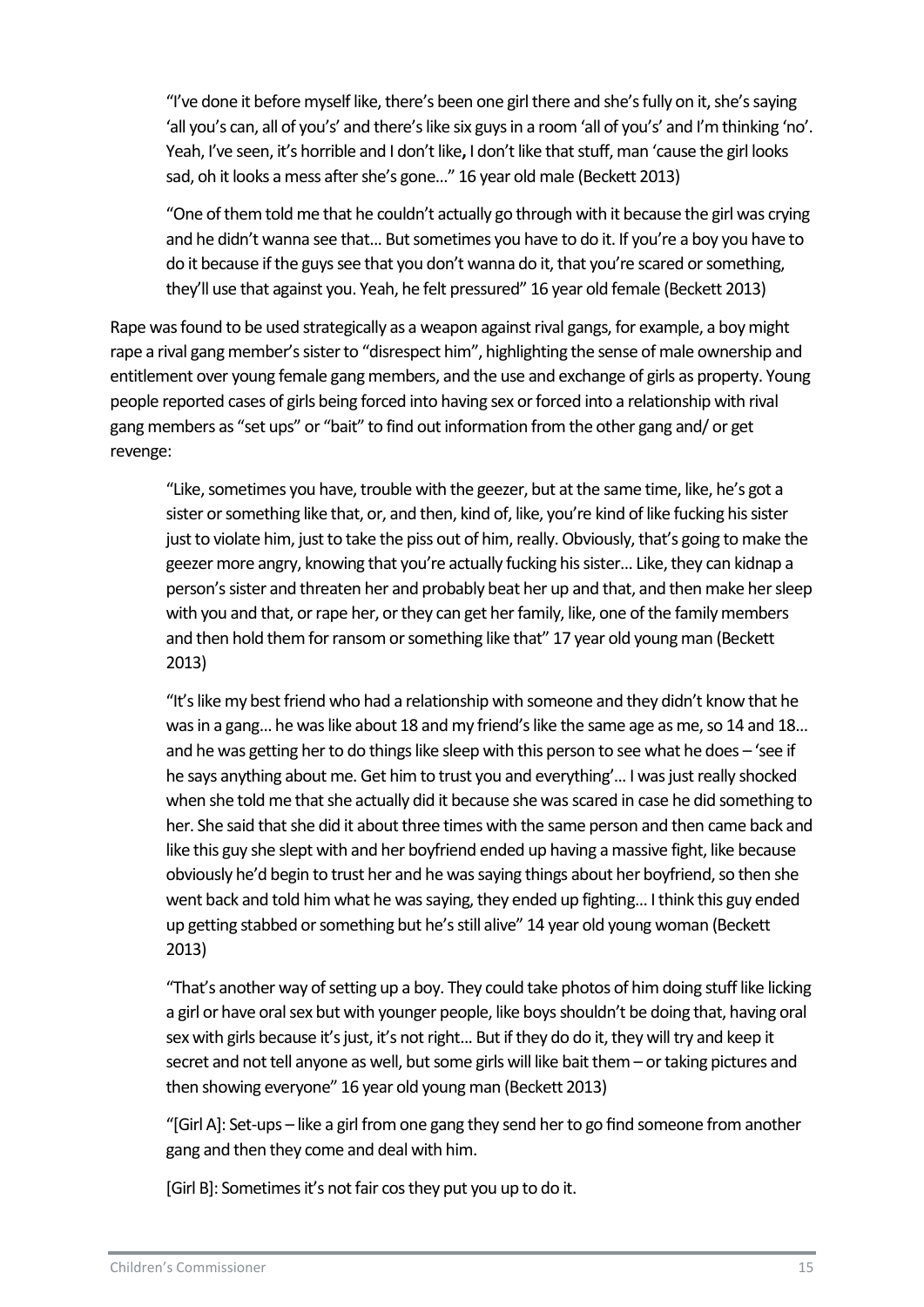[Girl A]: Like you literally don't have a choice about it, they will get you, they will kill you instead basically so you have to."

14 year old young women, focus group (Firmin 2011)

Sexual violence was also used as a punishment for girls:

"There was a girl who got gang raped. She lost drugs she was holding for her boyfriend. He'd given her a package to hold and there was a family gathering and the package went missing. She tried to tell the boy. She said I'll make it up to you; I'll do anything. So he said 'line up' and she said ok, but she didn't turn up and then she put on Facebook 'my ex-boyfriend's a waster'. So then he said 'meet me, lets beat' but he didn't go. He sent his boys and they raped her" 15 year old young man (Beckett 2013)

"One time a girl was going out with a boy from one gang and she slept with a boy from another gang and the boy found out …so he told her to come to some house one time and at the house was 15 boys just waiting for that one girl and she had to sleep, have sex and give oral to all of them boys, like forced" 16 year old young woman (Beckett 2013).

The use of sex in exchange for protection and goods, including drugs, and the procurement and sale of girls in exchange for profit was also reported:

"My lot got girls off the street, give them drugs and then get them to sleep with the men  $$ they've fed it them say for a few months and then they will get them to sleep with the men... but they take all the money off them and give them £10 and give them crack when they've just made a lot more than £10 from what they're doing" 17 year old young woman (Beckett 2013)

"There's boys around the area that show up, like sell weed and everything, and if you don't have no money on you and you want to buy some, they would ask you if you want to do anything with them to get it for free... I remember the last time I asked them to give it to me on tick... the boy was about 20 years old and I was 14. I'm like 'I'm 14 – are you mad?' and he's like 'oh, come to the block, innit... I'll give you £10 worth of weed" 16 year old young woman (Beckett 2013)

Incidents of rape were seen as predominantly the fault of the woman by both boys and girls, particularly when girls were viewed as being sexually active. Girls who were raped were described as "wrong-ens" (Firmin 2011) and seen as "flaunting" their sexuality which led to them being perceived as undeserving of sympathy from peers. Even if children did not regard the rape to be the fault of the girl there was an acceptance that if a girl had previously had sexual relationships with gang members then they were expected to have sex with the other members of the gang:

"Well this was kind of her fault so ... well not her fault cos no-one deserves to get a rape but she started it... this girl set up a boy... he got beaten up really badly, like hospitalised so what they did, one day she was walking round where he was... and they saw her and they basically dragged her into a car and she was ...basically they raped her for what she did.**"** 14 year old young woman (Beckett 2013)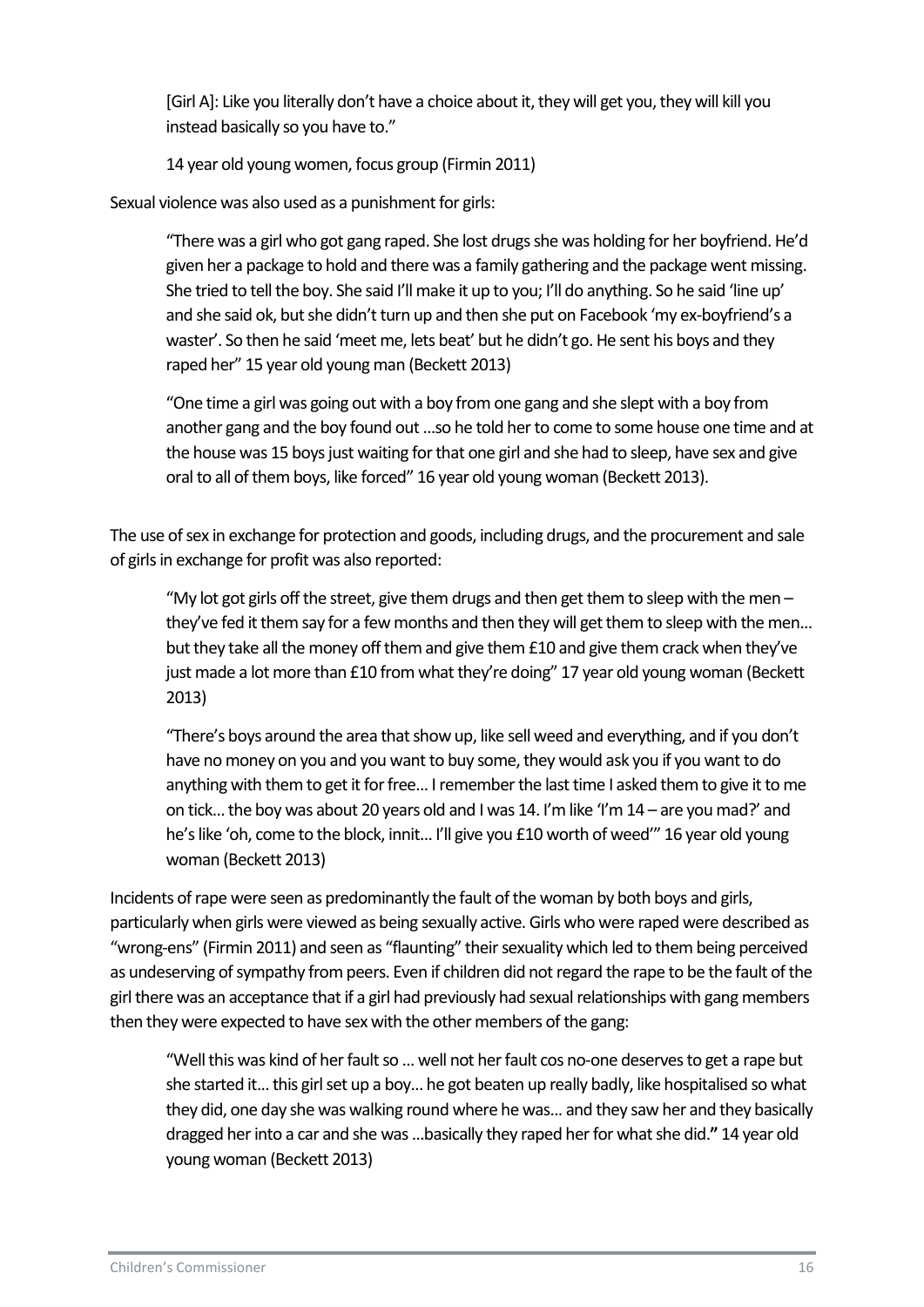"They're just looking to get raped…So if they get raped it's their own fault, because they're the ones flaunting it out there, there no point going grinding up on someone, it's your fault basically", 15 year old young woman (Firmin 2011)

"[Girl A]: There was a girl in our school, she's not in this school no more, and she was gangraped.

[Interviewer]: Whose fault was it?

[Girl A]: Hers.

[Girl B]: But this girl she still wears miniskirts and that after it happened."

14- 15 year old young women, focus groups (Firmin 2011)

Not all young people, however, reported finding rape acceptable. Some children expressed abhorrence at this type of violence, and expressed empathy and concern for female victims of rape and sexual exploitation:

"There was a video sent round on Bebo, well there's been a couple sent round, and there was a girl lying there in a bed, and one lad come and then he would leave. Another lad would come and he'd leave, and I felt sorry for the girl... She was just lying there. She wasn't doing nothing, so you don't know she's been told 'you got to lie there' or you don't know if she's just said 'yeah, do it' 17 year old young woman (Beckett 2013)

"This girl came to school upset really. She had sex with every boy in a gang just to be part of their gang, and it was really terrible when I heard about this, and I do remember, she came to school crying... I think it probably was under pressure, because she wanted to be a part of them and they gave her an option" 16 year old young woman (Beckett 2013)

"I've never seen a girl get raped. I wouldn't let a girl get raped. I'd punch the boy that raped her 100% because then I'd think just imagine if that was my mum or my little sister" 15 year old young man (Beckett 2013).

#### <span id="page-17-0"></span>**Physical violence**

Children reported accounts of physical violence in all the studies reviewed. These accounts included fighting between gangs:

"I was about fourteen when I got my first proper scrap. I shat myself, I really did ʻcos they put me on with about six big boys. There was about twenty of us and more of them and I thought ʻthis is suicide, it really is'. I was about the youngest there. Anyway, I ended up having a bottle put over the top of me head and I had to go to hospital and have stitches on the top of my head." Young man (Smeaton 2009)

"… if he's fighting [referring to a more violent friend], I wouldn't just watch him fight, I'd join in … I'll get involved 'cos I'm not going to stand there and see my friend getting rushed by somebody…" 17 year old young man (Young 2011)

"If you look at someone for three seconds constantly in the eye, that's it! He's coming over to you to ask you what you are looking at. People have been shot over looking at people." 17 year old young man (Young 2011)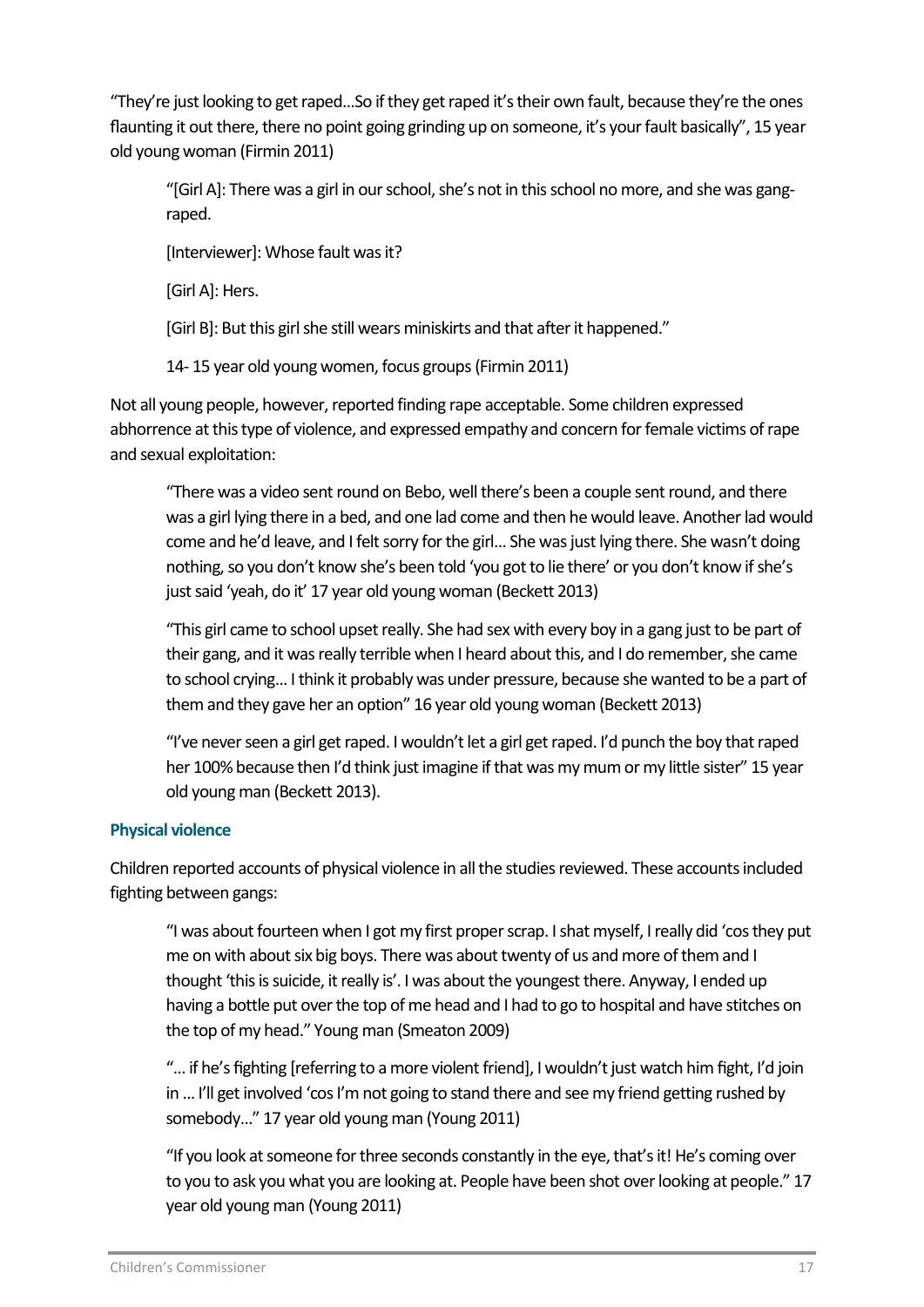Girls were sometimes paid by male gang members to attack other girls, once again highlighting the control that the men exercised over these young women:

"It's like when something happens with one of the guys...oh this girl cheated on me... can you sort this girl out. It's like sometimes they'd come up to us...'Here's 20 quid, go and beat up that girl'... the most I've ever been handed is £80, and I think that was to beat up three girls." 14 year old young woman (Beckett 2013)

Some young women, however, sparked fights with other girls because of "petty stuff" (Young 2011):

"I' m not gonna lie to you, I've beefed girls for looking at my sister the wrong way..." 16 year old young woman (Young 2011).

Other girls were less likely to react physically:

**"**Most girls don't fight unless another be starting "screwing" and callin' them names. Most girls argue over man dem and over who's been lookin' at who and saying this and dat'. This situation can something get outta' and …" 17 year old young woman (Young 2009).

Physical violence was reportedly fuelled by feelings of pride. Young people felt that they could not walk away if another young person had been violent (verbally or physically) towards them. This is not surprising considering the importance of reputation and status to the gang members. Violent retaliation was seen as an accepted and normal response that was an "ongoing cycle" (Young 2011):

"Retaliation is always a definite action that's always taken. We can't have them coming over here and doing that and we don't do anything" 16 year old young man (Young 2011)

"You have to remember people bear grudges so things don't always finish. They just stay for another time. [So] if I'm going to go for you then I might as well snuff you because I ain't having you come back at me." 16 year old young man (Young 2011)

"That's not how it is. That's. … it [not reacting] will haunt you like, like a gash! Like you walked away from that beef, yeah. [It's like] anyone could have her up, yeah. Certain things that's gonna slip and they will call you 'slipping'." 15 year old young woman (Young 2011).

Pride was also found to be a driver of intimate partner violence:

"Cos they think like it takes away their pride, like if you're with their friends and you're a bit cheeky or you say something they don't like they'll drag you by your hair or something." 15 year old young woman (Firmin 2011).

#### <span id="page-18-0"></span>**Access to institutions, help and support**

Young people reported lacking trust and confidence in institutions and services and fear the consequences of telling their story because of risks to their safety and loyalty. Girls frequently expressed feelings of fear and anxiety about reporting their involvement in gangs, their experience of violence and their involvement in criminal activity. Girls stated that reporting these incidents would increase their risk of harm:

"She'll be scared, they will make her not even wanna speak again, she probably would never speak again she'll be that scared, she wouldn't be able to tell no-one, it will be that bad. She wouldn't know how to explain so..." 15 year old young woman (Beckett 2013)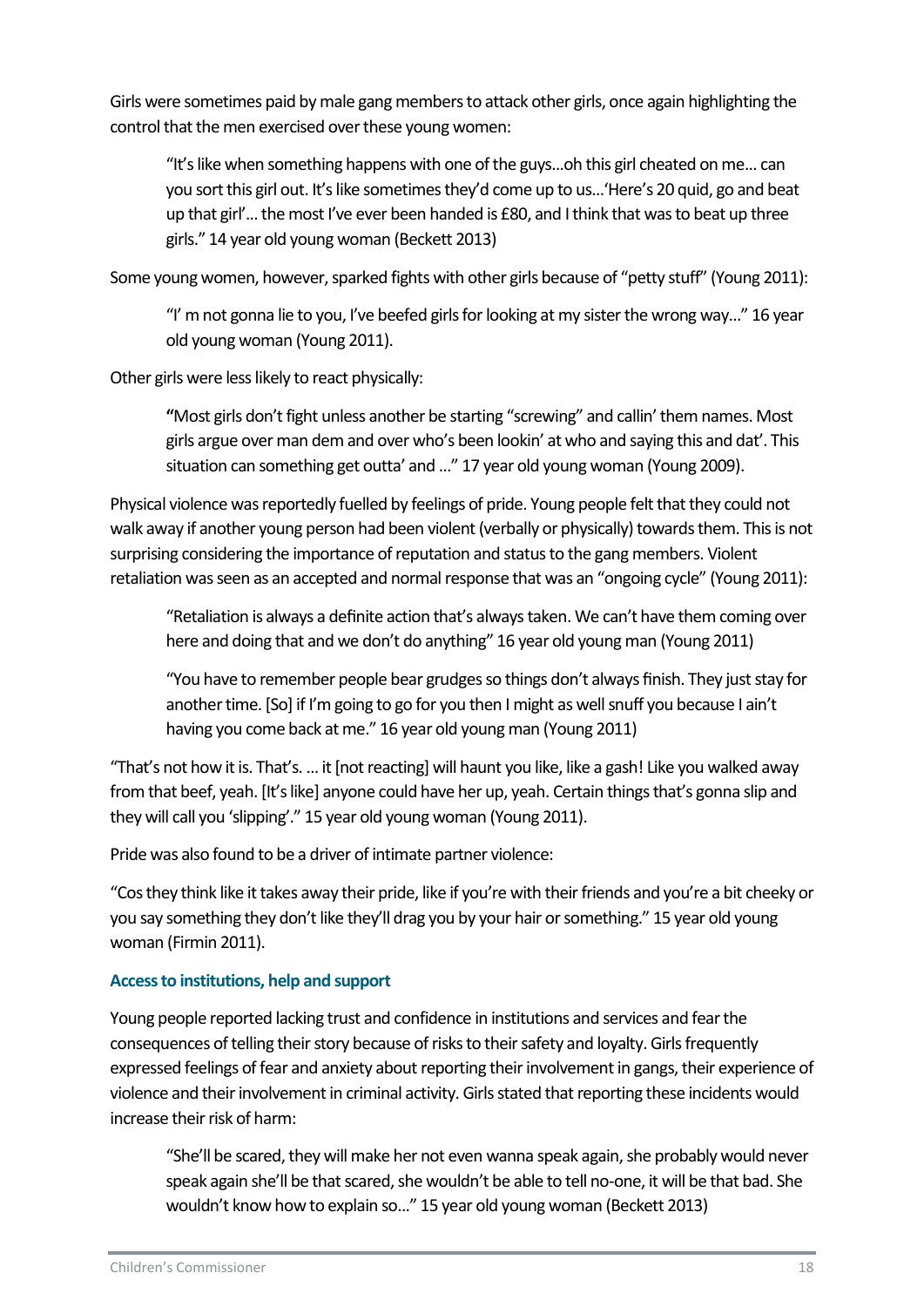"She can (get help) but she shouldn't, she would put herself in even more danger, she's risking her life basically, because if anyone found out that she had been to the police about a gang then they'd be after her." 14 year old young woman (Firmin 2011)

"What would you report it [rape] for, that makes no sense. What's the point of telling someone, only worse will happen to you. At the end of the day you're fit, you're healthy move on!" 14 year old young woman." (Firmin 2011).

Girl's distrust of institutions transcended into schools. Girls indicated that they were not able to speak to teachers about their situation because of a fear of the information being inappropriately shared:

"… all teachers chat in the staff room; they say they won't say anything and then the next thing you know the other teachers are looking at you and the whole school knows." 15 year old young woman (Firmin 2011)

"[Girl A]: I don't have many teachers that I can talk to."

"[Girl B]: Na all of mine are grasses."

14 to 16 year old young women, focus group (Firmin 2011)

"If she's saying it to someone, obviously you never know who they'll talk to, pass it to someone and it just goes round and then that's how everyone knows. Obviously you can only tell certain people your stuff." Young women aged 13 to 28 (Firmin 2011)

"…it depends on what sort of information you've gone to tell them about. If you've gone and told the teacher that you are holding a gun for someone else, they're going to have to call the police aren't they. They'd [teachers] start ringing homes and that….'cause they say it's confidential and then one minute it's not…telling your mum this, that and the other yeah. They just could phone your mum and go 'hey, did you know? and you're like what!?'" Young women aged 13 to 28, focus group (Firmin 2011)

This lack of faith in institutions and information sharing presented a barrier to girls' ability to exit gangs. There was also some confusion reported by girls about where to go to access help. Girls seemed to feel trapped in their circumstances with no way out. In particular, girls did not know where to go when they were victims of domestic violence (Firmin 2011):

"How do you get help? What do you do? Who do you get help from? Who do you go to and tell, 'Yeah, I've got my boyfriend's gun in my house?' You can't really tell no-one that." Young women aged 13 to 28, focus group (Firmin 2011)

Family and friends they could trust were seen as the first point of support:

"Their mum or their dad, that's where they step in ... that's where they're meant to be. You don't need no counsellor or nothing. You've got to think yeah back in 1800 did people have counsellors and that? Did cavemen go to counsellors if they had a problem? No." Young women aged 13 to 28, focus group (Firmin 2011)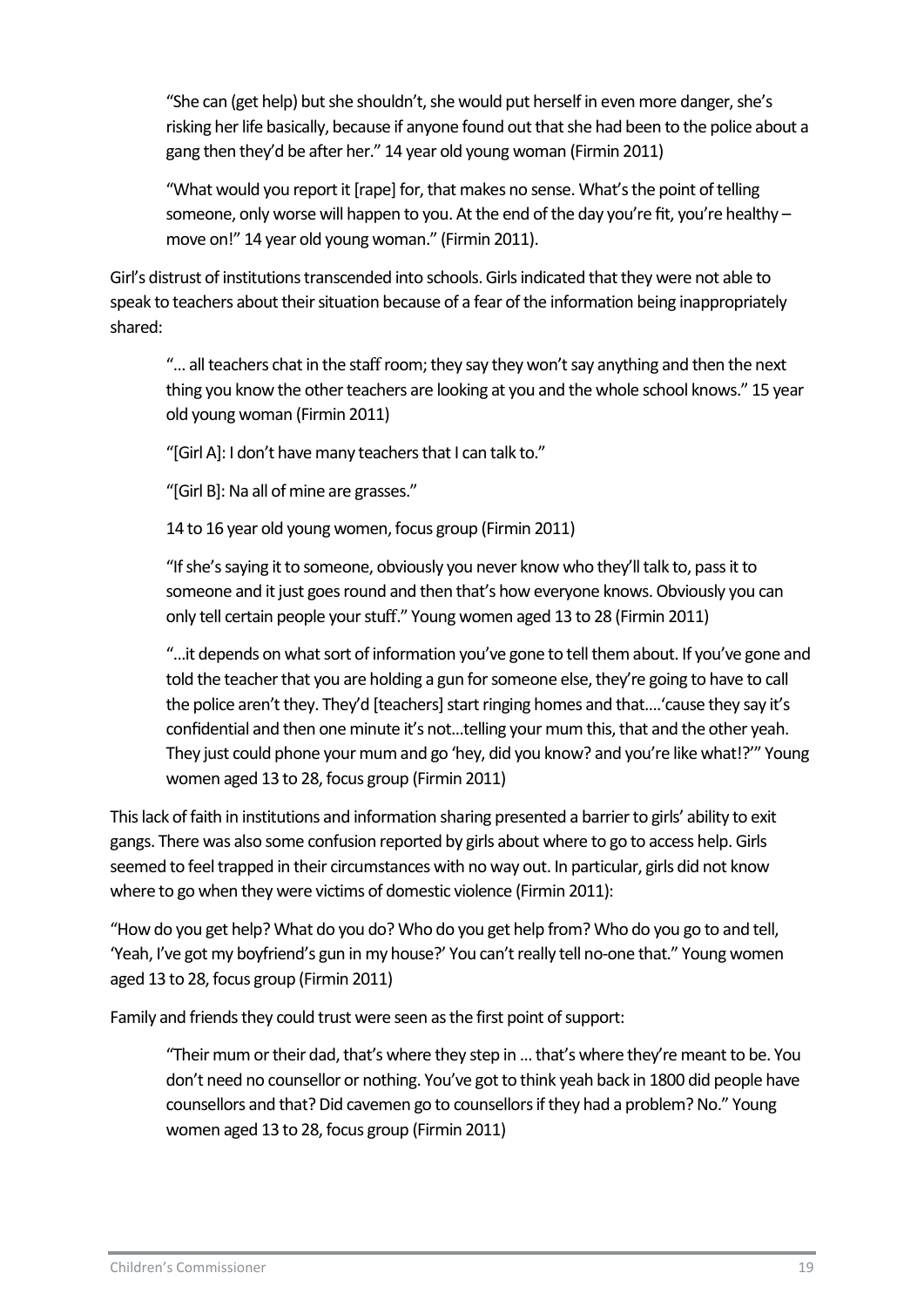"I feel like I can tell [my friend] anything and it's stored there and it will never get repeated. You need to find someone who really can keep their mouth shut. Like people who know things and you've never heard them say." Young women aged 13 to 28, focus group (Firmin 2011)

"I only trust my friends and my family." Young women aged 13 to 28, focus group (Firmin 2011)

"If someone was doing drugs or anything or getting into trouble with gangs, they will more likely turn to their sister for help than their mother…I have an older brother, so if I got into trouble, I would tell him, because obviously I feel the sense of security because like he knows what can be done." Young women aged 13 to 28, focus group (Firmin 2011)

Girls believed that fathers played a more important role than mothers in supporting gang involved young people:

"Dads would do a better job than mums…I'm backing as a boy you'd look up to your dad and listen to him more than a mum...when my dad died that's when I didn't give a shit no more." Young women aged 13 to 28, focus group (Firmin 2011)

"It's like your dad is your idol, when you're a kid. He's the person you look up to. Because he's more powerful." Young women aged 13 to 28, focus group (Firmin 2011)

"[Fathers are] more direct, more abrupt about it. When my dad says something, I just do it. When my mum does, I just try and argue out of it." Young women aged 13 to 28, focus group (Firmin 2011)

Children felt strongly that they would not go to the police because of lack in faith of the support they would provide and because it would be present a risk to their safety and the service would not offer protection. Police were seen as unsympathetic to their situation:

"We don't believe that police are there to help us.... When I've seen my dad get arrested the police was hard on him, grips him up and push his hands behind his back and that, and it's not like he's resisting, they had him on the floor outside. There's no need for that." 16 year old young man (Beckett 2013)

"Let me give you an example of why people don't [go to the police]. Because if you go to the police station and say 'this gang member raped me' that gang member might be found guilty and go to jail, but remember he's part of a gang. So all the ones in the gang, 500 people, 400 people, will come back to you, to your house. Could go to your family's house, you know. So you might as well keep it on the low and move on with your life innit... If you go to the police, that's the wrong move. That's the worst thing a person could do... It'll come back cos with gangsters they got to win innit. They never give up" 17 year old young woman (Beckett 2013)

"Ah no, if she wants to die go ahead." 15 year old young woman (Firmin 2011)

"If it was me personally, and I was in that situation, I wouldn't go to the police...Not because of any relationship that I had with the police, but the fact is aftercare, yeah, as [he] said, there's no aftercare. Understand? Maybe they say, 'okay, you can move off to Bangladesh'.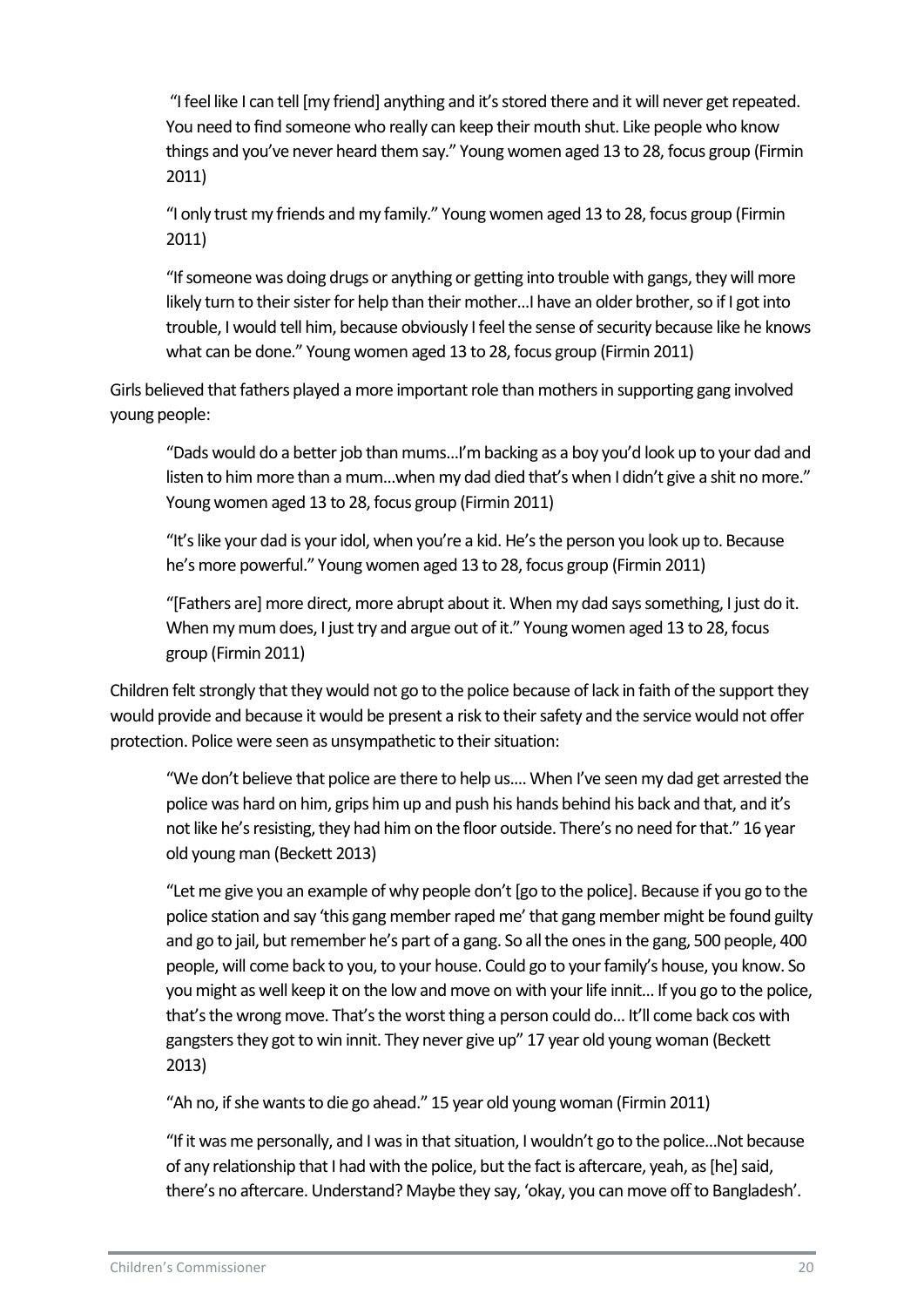Why are you really gonna wanna move to Bangladesh? Or they can change your description. You have to change your whole life some of the time just for them to get a case." Young women aged 13 to 28, focus group (Firmin 2011)

"You get nicked and then you get killed afterwards for snitching." Young women aged 13 to 28, focus group (Firmin 2011)

"If you are associated with a gang and you're seen talking to the police you'll get known as a grass for it." Young women aged 13 to 28, focus group (Firmin 2011)

Young women were reluctant to report their experience of rape and violence because they believed these accounts would not be taken seriously and would not be acted upon or treated confidentially. This reluctance was reinforced by the normalisation of sexual violence coupled with young women feeling blame for the violence they experienced:

"I'm used to it... It's normal... It's wrong, but you get used to it... Welcome to our generation" Young women aged 13 to 28, focus group (Beckett 2013)

"They don't concentrate on serious things. I got raped and when I finally spoke to the police about it they let him on bail and he came looking for me – why do they do that?" 17 year old young woman (Beckett 2013)

"Like one of my friends, she got raped and she went to court and everything and the lad got let off and there was so much evidence... and now she is out there knowing that she's going to bump into this lad. So there's no point in going to the police even if it's true, the police won't lock up the person. They'll lock people up over drugs and little silly things when there's rapists and people out there and they're not doing nothing... Like one of my other friends as well, she's going through a court case at the moment with an attempt rape, and the lad is out on bail and she's shit scared. She won't leave her house or anything. She's scared she'll bump into him, and then like my ex-boyfriend, he got remanded for selling drugs, which selling drugs compared to attempt rape, there's so much difference... Like it does confuse you sometimes when you look at like the seriousness between them both is completely different" 17 year old young woman (Beckett 2013)

"I told someone something once and it just made everything worse. If I thought for one minute that it would help me then I'd talk but I know that it won't so what's the point? 15 years old young woman (Firmin 2011)

"What you gonna say, oh I've had drugs in my house but it's because I'm scared. They don't give a fuck, you still did it; how can you prove you didn't want to? 17 year old woman (Firmin 2011)

Although some thought girls could go to the police if it was rape:

"I don't deal with the police so obviously I'd say no, but if its rape I'd say yes she can 'cos I don't associate with rapists." Young women aged 13 to 28, focus group (Firmin 2011)

"She knows really and truly if she did get raped then she can go to the police." Young women aged 13 to 28, focus group (Firmin 2011)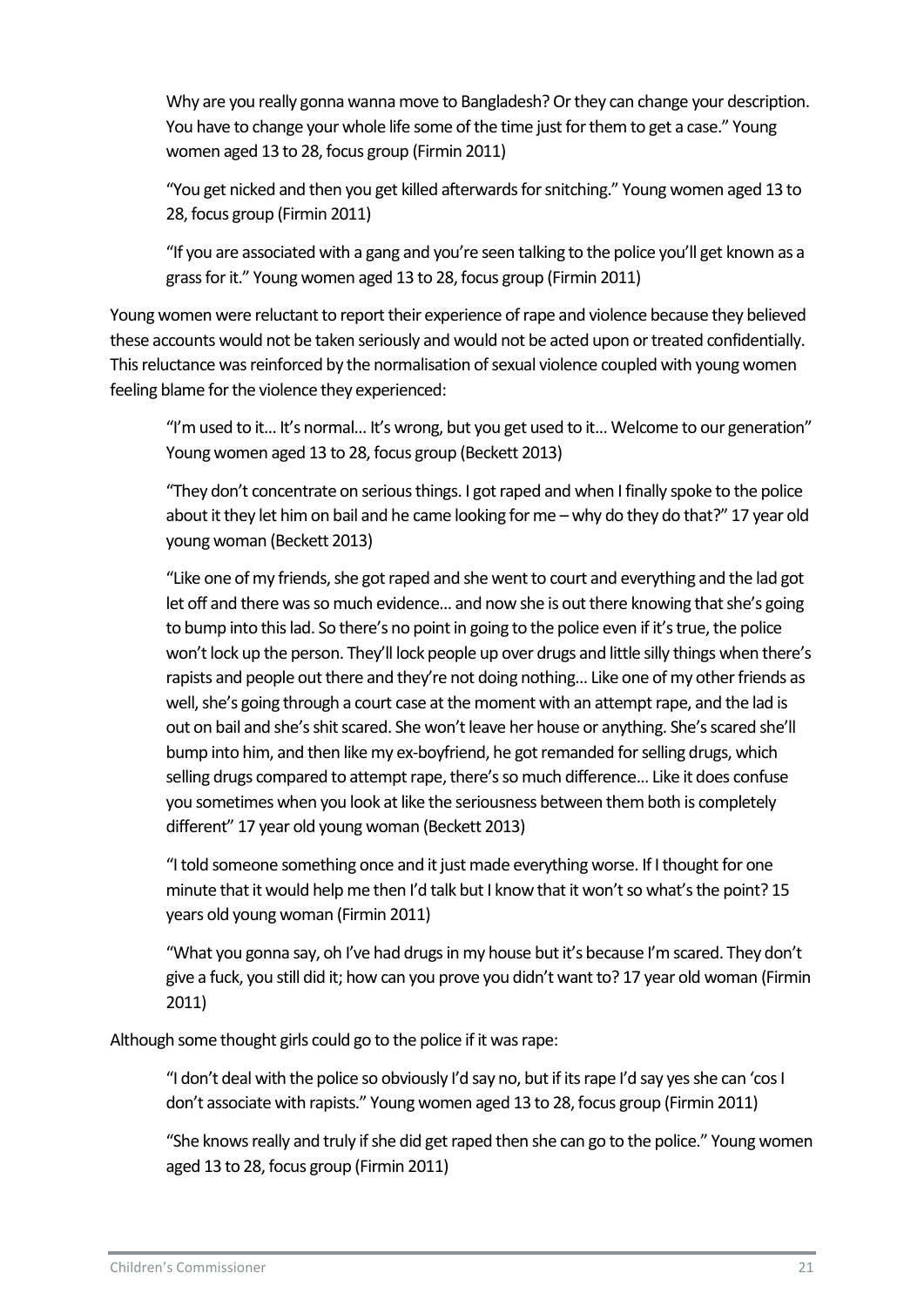Sisters of gang members felt unable to disclose to professionals or seek support. Compared to girlfriends, sisters' choices had even greater restriction and it was never seen as acceptable to "snitch" on family.

"No one in my family would ever do that. If I done that to A (my sister) then I would be called a snitch for the rest of my life. If you go round now and ask every kid would they grass they would say no coz you would get called a snitch for the rest of your life. Even if your mum did it, you would still get called a snitch." 15 year old woman (Firmin 2011)

"Your brother is a whole other thing. He wouldn't really let anything happen to you and at the end of the day he'll always be your brother so you have to just stand by him." 14 year old young woman (Firmin 2011)

"You can never snitch on family; that is not even an option to be honest." 16 year old young woman (Firmin 2011)

"If it's your brother …why would you tell other people, then you're gonna have no one left, you just don't do that to family." 17 year old young woman (Firmin 2011).

#### <span id="page-22-0"></span>**Exposure to risk behaviour**

Children described several experiences of being exposed to risk behaviour including drugs, alcohol and illegal activity:

"I got passed a knife and weed as well cos I couldn't get searched. And they couldn't search me cos I was 13 when it happened, they would need my mum with me to take me down to the police station to strip-search me and they would need a female police officer so I got away with it" 17 year old young woman (Beckett 2013)

"Say, like, one night we were going out, getting drunk and that, and then, like, say if a large group of people got together and then someone will say 'ah, I've got an idea, let's go down to [place name] and cause trouble' or 'go down a different area', that sometimes happens." 16 year old young man (Kintrea 2008)

"The elder boys kept putting powder up my nose and saying ʻthat's charlie'." Young man (Smeaton 2009).

#### <span id="page-22-1"></span>**Impact of gangs on experiences of other children**

The Ralphs study (2009) considered how living in a gang-affected area affects young people who are not in gangs. Although the views in this study were not from children directly involved in a gang, they have been included in the review to gain insight into the wider impact on young people in these areas. Young people in the study noted that the presence of gangs in their area restricted their movement. This was often due to a fear of being mistaken for a gang member and being attacked:

"Yeah, if you go out of your own area, if you're dressed like some hot boy and that, black clothing and that, then people will attack you and that and they ask you questions." 16 year old young man (Ralphs 2009)

"There are loads of people that ain't gang members that get shot. [.. .] 'We've seen you speaking to so-and-so so we're coming for you.' [ ...] I think everyone's a target; every young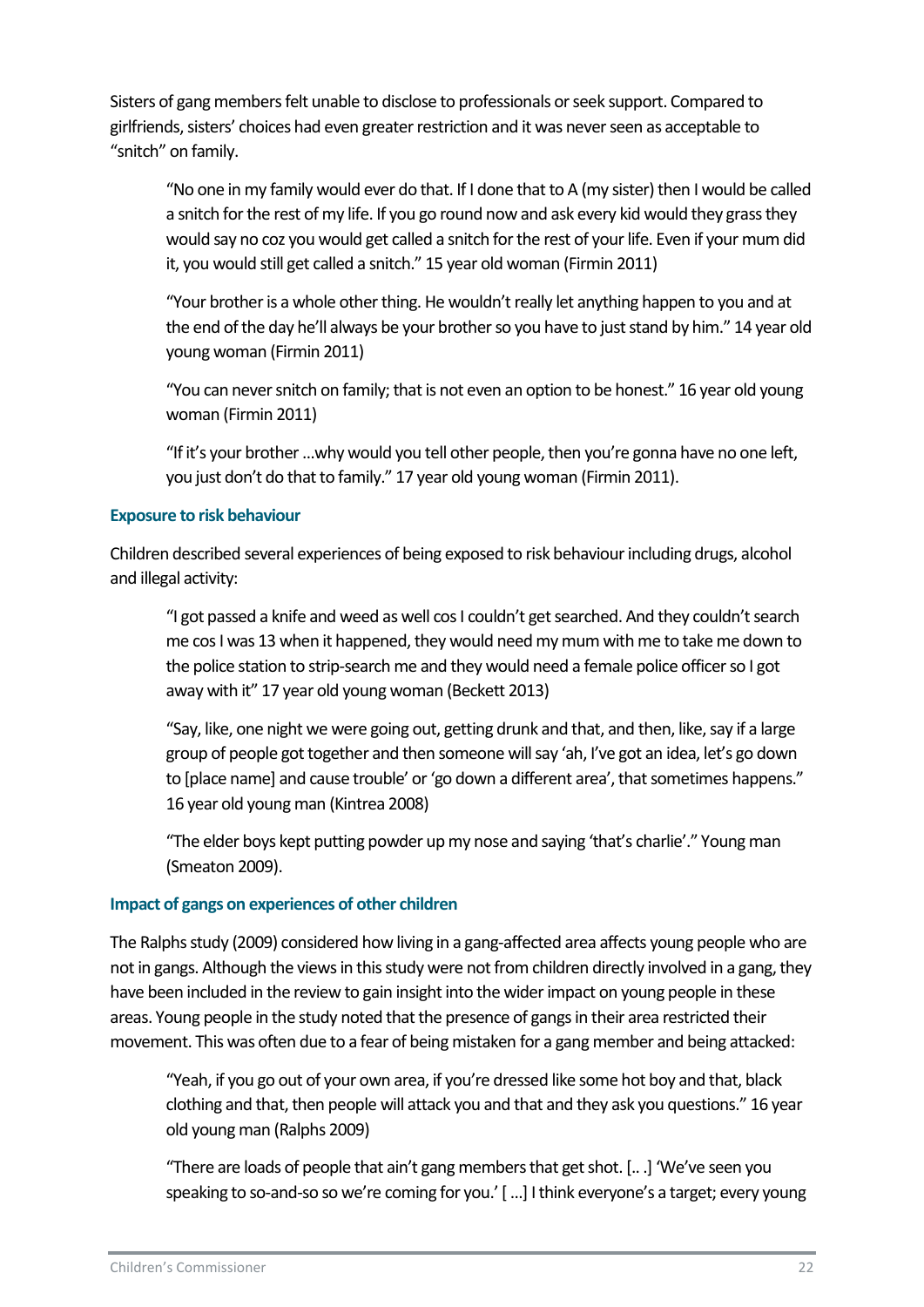person in the area is a target really, if you're in the wrong place at the wrong time." 15 year old young man (Ralphs 2009)

Young people felt that they gained negative attention from the police for living in a gang-area and were often labelled as gang members. Children felt judged by this:

"'cause the police have said to me if you're seen speaking to a gang member, if they see you speaking to a gang member, automatically they put you in a gang. …. that like, these three gang members I spoke to. And then, like, if you say that I'm in a gang, if they see me speaking to a gang member now, who I speak to must be in a gang too and who they speak to. It's daft really." 16 year old young man (Ralphs 2009)

As a result the children in the study held a negative view of the police:

"Researcher: So how would you describe your relationship with the police, then?

[16 year old young man]: Bastards.

- [14 year old young man]: Sort of like bastards.
- [15 year-old young man]: Pests.
- [15 year old young man]: Yeah.
- [16 year old young man]: Like fucking cockroaches." (Ralphs 2009)

The young people in the study were concerned that their association with a gang-affected area, and the assumptions that people made about them being in a gang based on where they lived, would hamper their future education and employment prospects:

<span id="page-23-0"></span>"Well, I've been like at Westside College, and all these teachers and that, they're all like from Westside [a suburban area], you know, all posh places like that. So when they go, 'Where are you from?' and then like you mention Belmont, they look at you weird, they judge you weird, because they're used to like, you know, the posh areas, being able to walk around the streets and all that. [Interviewer: So even when you're out of the area like that and you're in college, you think you get treated .. .?] If you mention where you're from, they will judge you, the same as other people would, where you are." 17 year old young man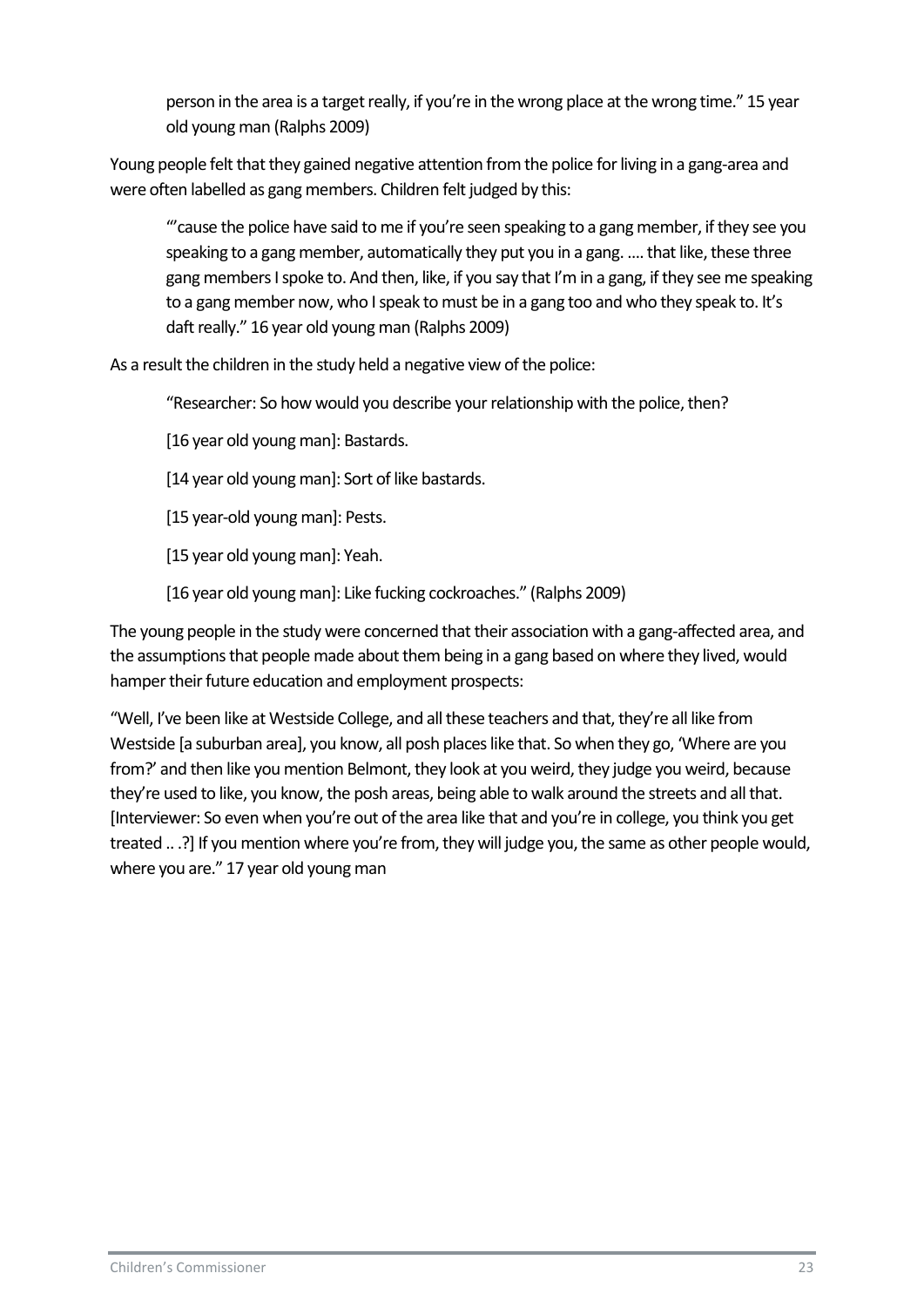# Indicators of wellbeing

This section examines children's reports of their own wellbeing and the impact of the gang on this. The indicators of wellbeing that are explored are: self-esteem, hope and aspirations, agency and coping and feeling safe.

#### <span id="page-24-0"></span>**Self-esteem**

Many boys discussed increased self-esteem and worth when joining the gang. The gang provided a sense of belonging, freedom and emotional and social support:

"People to talk to you, yeah, and people to help you in situations you don't understand. So gangs is related to like family. A gang and family is like, basically, the same thing except, the gang, you go out fighting and with family, you don't. … It's just like a relationship with a family." Young man (Smeaton 2009)

"I always used to be on my own and didn't chat much. Now I talk a lot and see people" Young man (Smeaton 2009)

"It made me feel older and it made me feel as if I was part of something. … Other people would think 'keep away from him; he's a fucking lunatic'. … People would keep away from me because they knew I was part of the firm." Young man (Smeaton 2009)

"I was well looked after. One of the big big boys looked after me so others left me alone. He took a liking to me ʻcos he says he sees a lot of himself in me when he was younger: the aggression, the violence and the way I was brought up and the way I was treated and I didn't care about anybody but myself." Young man (Smeaton 2009).

Several male gang members talked of the gang providing a sense of freedom and a "buzz" that they enjoyed, which contrasted with the lack of opportunity that they experienced in their local area:

"The adrenalin rush, that's what you click onto as well. So you go through that peer pressure stage and then, once you get to doing the stuff, then you start getting a buzz out of it and then you start getting an adrenalin rush from it and you want to do it and do it again. It's like taking drugs, but then … yeah, it's like that." 16 year old young man (Kintrea 2008)

"It's silly in a way but it's a great buzz after; it really is, I can't explain that." Young man, discussing his membership of a football firm (Smeaton 2009)

"Because at home with the proper family, you can't do anything; you can't go out cruising all night or stealing cars or motorbikes; but in a gang you can go out and do what the hell you want, basically; so it's freedom." Young man (Smeaton 2009)

Girls, in contrast, appeared to have lower levels of self-worth and their reports frequently references feeling powerless and controlled within the gang. Fear was often reported. Girls involved with gangs lacked choice and autonomy over their lives. Male gang members' treatment of girls as disposable objects was mirrored in the way that girls spoke about themselves.

"My ex sold me, well he used me to settle this issue he had with X, and it worked, that is how much I'm worth round here.**"** 17 year old young woman (Firmin 2011)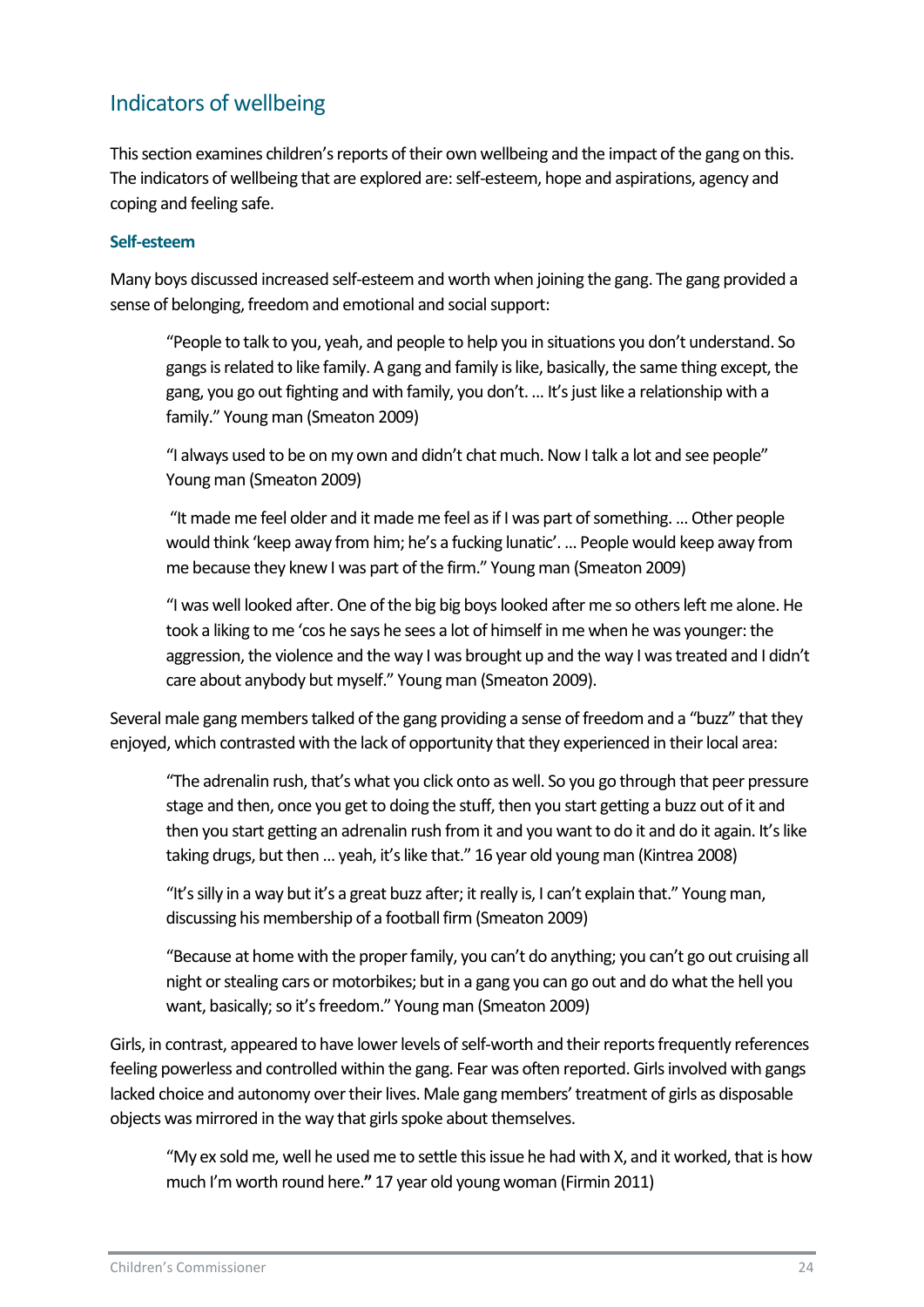**"…** no dreams, no ambition, no drive; no nothing**"** young woman (Young 2011)

"The thing is you read the news … they are always talking about the same areas, as if this stuff doesn't affect us but it does. You feel so alone**."** 16 year old young woman (Firmin 2009).

### <span id="page-25-0"></span>Hope and aspirations

#### <span id="page-25-1"></span>**Leaving a gang and the future**

Children reported several reasons why they left a gang. Difficulties leaving a gang ranged from having to leave the area to organically moving on because of life changes. Some boys viewed it as a period in their lives and maturing, coupled with significant life events such as getting a job or having a baby, resulted in their departure from the gang:

"I'm older now, I've got a woman who's got a kid and I need to show that kid what's right and what's wrong …. I work for these bigger boys now and they won't take me seriously if they hear I've been getting into fights over silly stuff." 15 year old boy (Smeaton 2009)

"Then I'll have to stop [when I have a child]; I'll have to stop everything" Young man (Smeaton 2009)

"It both was and wasn't easy to leave. … It was half and half. Some boys were like ʻaye, well on you go; you've done your time so off you go' and others would try to get me to come back saying ʻwhat you fucking doing? You're up there pal.'" Young man (Smeaton 2009)

"Because they get a life. They get to go down the pub, and they get more money." 15 year old young man (Kintrea 2008)

"What's the point in coming in with a bloody face with your kids, man? They're gonna think something's up, so they've stopped it, they've settled down." 16 year old young man (Kintrea 2008)

Or children left because they believed it was having a negative impact on their lives:

"I've had to [leave]; especially at the moment; it's not safe. … There's just too many people out to get everyone. … It's a general thing. You just don't know what's going to happen. It's unpredictable, you know, and stuff could happen any time. … Every time I go out, I have to think that something could happen, take that into consideration and carry my knife in case something does happen." Young man (Smeaton 2009)

"[R: How/why did you get out of the gang] ...The boys committed a crime ...As a young female I wouldn't want to go through that so I cut them off. [R: Was it a sexual offence?] Yes, against a very young girl. Three are in prison because of it. One is in a mental asylum cos he knew what he'd done was wrong. The other two don't care …" (16 year old young woman (Beckett 2013)

Or children found a new life and motivation stemming from new opportunities such as employment: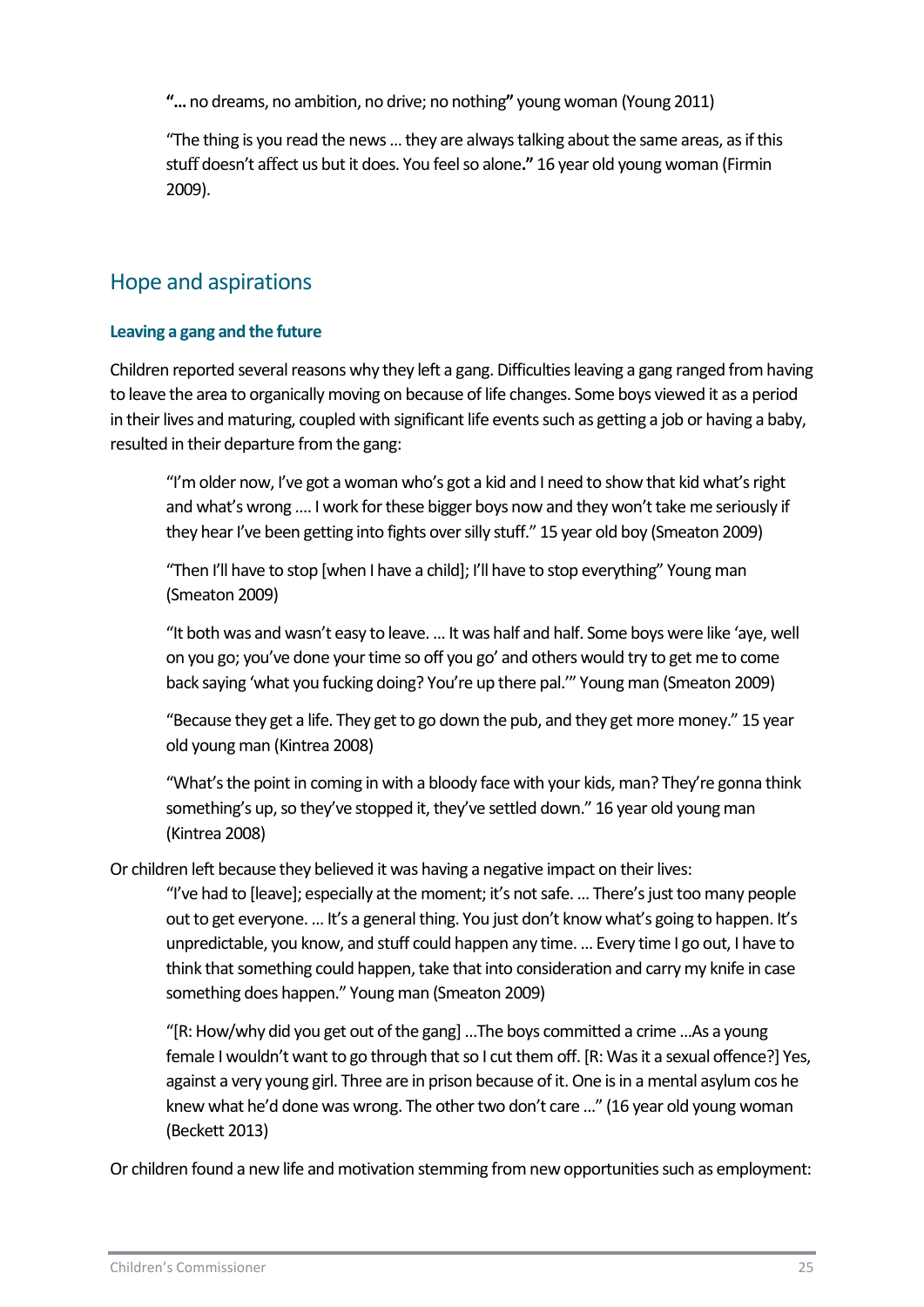"I didn't think I had a future until I found this job so it's all working out for me now. At the moment I'm working at X as a voluntary caretaker and getting involved with different people, meeting new people every day and working with disabled people. It's just given me a chance to start my life all over again." Young man (Smeaton 2009)

"There's a new reputation for me to build on …" Young man (Smeaton 2009)

"When I was with them, it was always like shit, drugs, police, drugs... I'm more relaxed [now in relationship with someone not in gang], I can finally do something with my life... I got dragged into carrying in the street. I've had a few thousand pounds worth of drugs in my handbag just walking around with them. I've had drugs in my house.... my houses have been raided before... my boyfriend had the key to my house and has stored bad stuff in there" 17 year old young woman (Beckett 2013)

#### <span id="page-26-0"></span>**Agency and coping**

Involvement in gangs and association with gang members led to restrictions in children's choice and freedom. Girls spoke about the restrictions they faced around who they chose to associate or be in a relationship with:

"Like if you live in one area you can't go into another part, and you can't date someone from that other part." 14 year old young woman (Firmin 2011)

"No because I live here, I can't go up X or X, you have to stay in ya area. So there is no point linking boys from those areas, I have to stick with my own." 16 year old young woman (Firmin 2011)

"If she's seen speaking to someone from other side someone would have punched her up or whatever, not like killed her, not like stabbed her or anything... You can't affiliate with both sides. You can never just be neutral" 16 year old young man (Beckett 2013)

"I was with a guy from [\*\*\*\*]. That's the opposite gang. I tried to keep it like silent for a bit, but then in the end everyone found out so it was just like, I was like split in between the two. So it was like my family or him sorta thing... we just thought why shouldn't we be together, d'you know what I mean, cos I wasn't in a gang, I would never done anything like set people up or anything like that, I wasn't like that… now cos I start seen with them they're thinking oh she's this, she's that, she's that and they think ah you're shady, shady and he told me I mustn't come back to [my area] else he's gonna hit, box my face. And these are people that I grew up with. They put gang over everything, so they're just like, no like they basically turned on me" 15 year old young woman (Beckett 2013)

Young people in general spoke about the limits of their movement within the local area:

[Boy A]: "Certain people keep to their own parts of the areas, like the top end …"

[Boy B]: "That's right, at the top, keeps to their own side. We won't, we don't mix with them lot there; we keep to our own side. If you look out that window, that's us right up the top, there … up the top end, they won't mix with the bottom end of the estate."

[Boy A]: "They clash – World War 3, innit?" Two 16 year old young men (Kintrea 2008)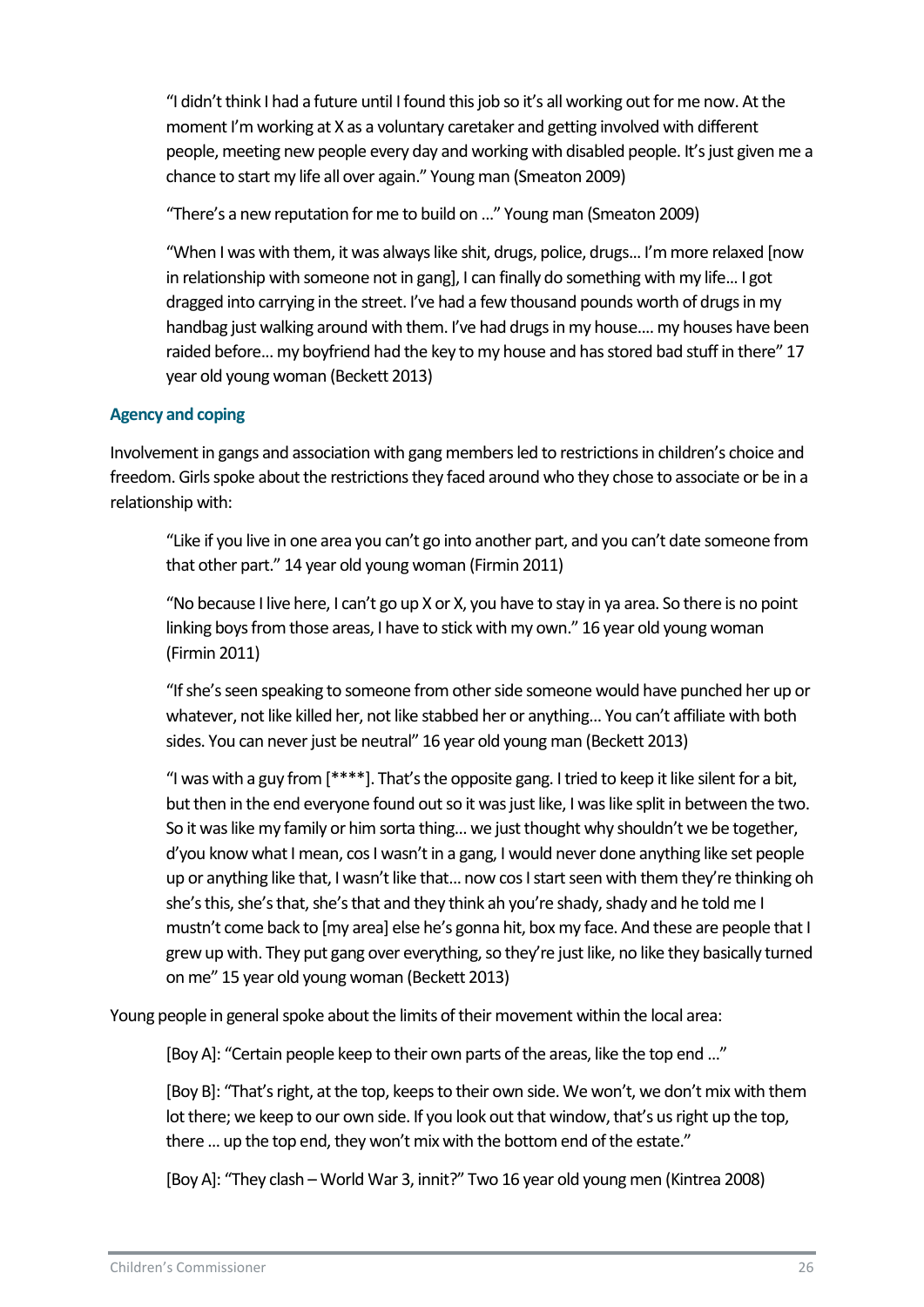#### <span id="page-27-0"></span>**Feelings of safety**

Children reported that gang conflict would continue into places of support and safety such as supported housing, youth offending institutions, and women's refuges:

"I knew trouble was coming at me. I knew the first time I went into the showers [in the YOI], I was going to get it so on my first day in the nick, I walked up to the geezer I knew was the top dog and head butted him and messed his nose up. I did get a doing in the showers but I let people know I wasn't no pussy and most people respected that and left me alone." Young man (Smeaton 2009)

"He's got so many fucking girls that are scared of him that he could put them in all the refuges in X until he finds me." Young woman (Firmin 2011)

"I was in hostels for young people with other young people and allsorts would kick off. There was loads of gang stuff. ʻCos I was from one place and in one gang, I'd be fighting with kids who were in the hostels. I'd have to go somewhere else and the same thing would just happen again." Young man (Smeaton 2009)

"It is safer living [in supported housing] but everybody knows where I live ʻcos they talk and that and I still have to watch my back. There's a negative of living here as my boys (others in his gang) aren't around me here but there's a positive ʻcos anybody who comes looking for me ain't gonna get through reception …. But I would not say I am not a part of it no more; in some ways I am." Young man (Smeaton 2009).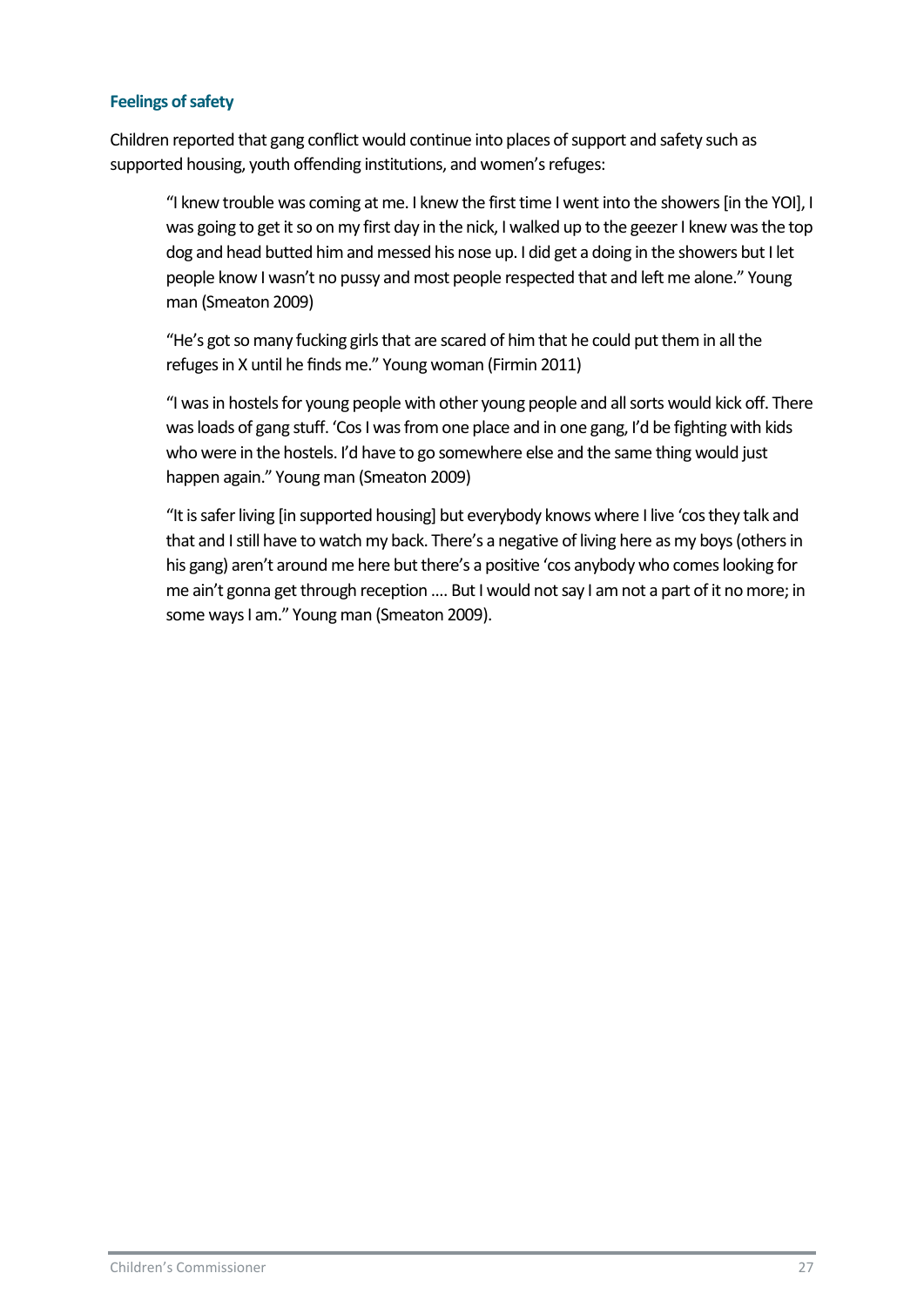# <span id="page-28-0"></span>Emerging themes

Several main themes emerged from the literature on the subjective wellbeing of children involved in gangs.

As there is no agreed structural definition of a UK gang it can be challenging to define what involvement in a gang looks like and what children's experiences are. Children who are involved in gangs are not exempt from other forms of vulnerability. The vulnerabilities associated with gang involvement intersect with several other risk factors that contribute to vulnerability, namely, being in insecure housing or homeless, experience of abuse and neglect and living in poverty.

The review has not revealed a consistent definition of a gang based on the voices of children. Some children identify it by the levels of violence and criminality involved, some view it as the attitudes and identity of the collective group. Some children wear the badge of being in a gang with pride whilst others reject the term to describe their informally formed group of friends.

This lack of clarity and understanding about what constitutes a gang may partly explain the limited literature that relates to children's reported experiences of involvement in them. Furthermore there are practical and methodological challenges for researchers aiming to capture the views of gangs. These include identifying, locating and contacting young people who are involved with a gang, especially for those gangs that are street-based. While some of the studies included in the review provided rich, qualitative data about young people's experiences of gangs they had a particular focus on a specific cohort or topic (such as Beckett's 2013 study into sexual exploitation in gangs or Smeaton's 2009 study of children who are homeless and in a gang) rather than the general exploration of how children feel about being in gang.

The review revealed that there was less literature available about the male perspective of gang involvement than was initially expected. Young men that were included and quoted in the studies rarely talked about their own personal experiences, rather they discussed other gang members or gang activity.Quantitative and deductive research had also been conducted in between 2007 and 2017 however this is not best suited for capturing and exploring in-depth information about children's subjective wellbeing.

Children did not always join gangs out of choice; some viewed it as an inevitability based on where they lived, others reported a lack of opportunity and status in society as push factors. This lack of opportunity and feeling of powerlessness was a commonly reported by young people.

Status within the gang was important for wellbeing and experience, especially for girls. A young person's experience of vulnerability in the gang varied and was affected by factors such as gender and gang structure.

Reports of sexual violence towards young women were frequent and extremely concerning. There was a lack of empathy for victims and limited understanding of what constituted consent and choice. This may have heightened the negative impact of this violence on girls. Boys were not always aware of the misogynistic undercurrents of youth gang cultures as demonstrated in their language about, treatment of and attitudes towards young women. Frequent reports of physical violence (male to female, female to female and between gangs) were also pervasive.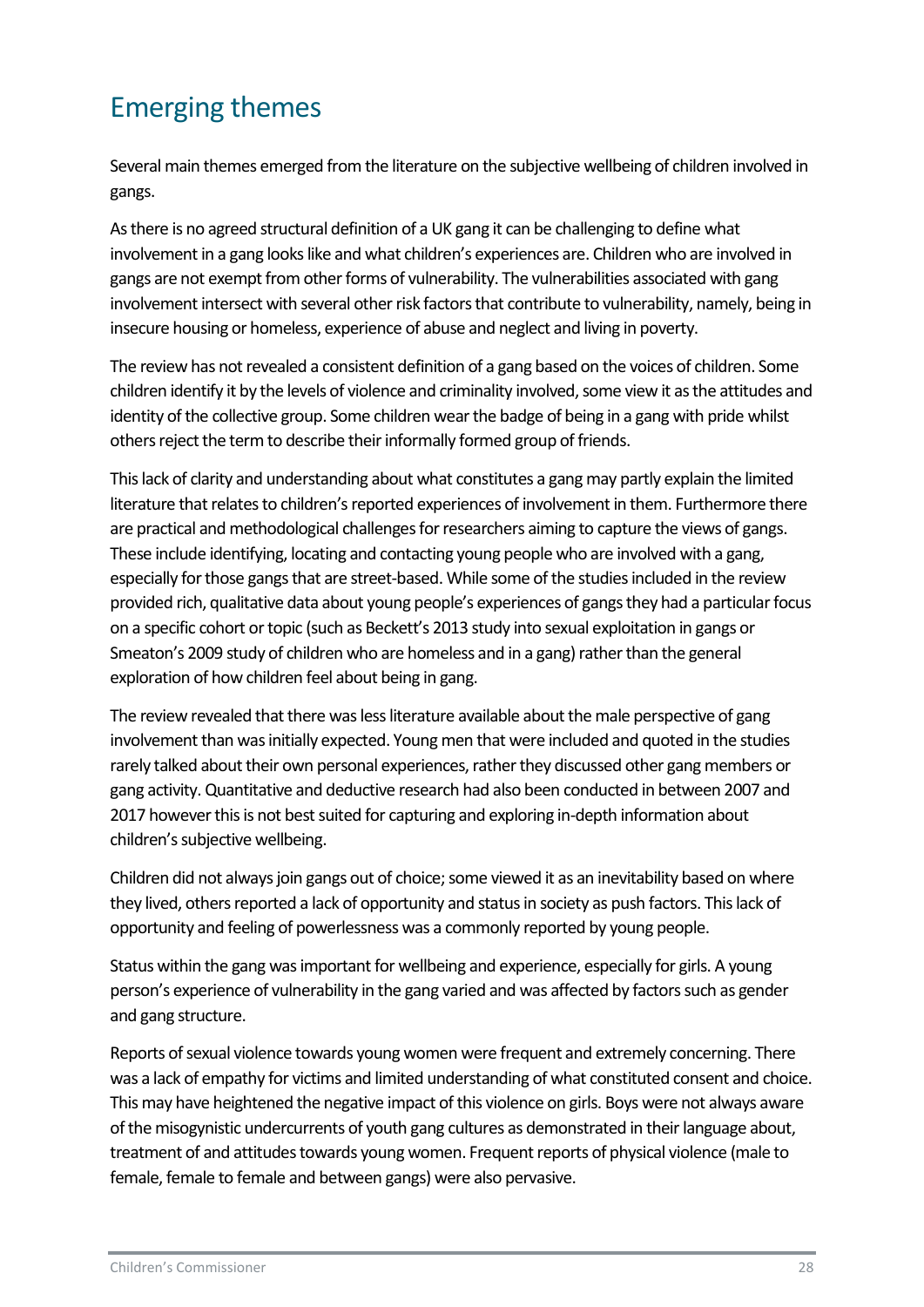Children reported that they felt unable to speak to services for support and protection. In particular, young people would never access the police for help. The barriers for young people accessing support included: the risk of increased danger (being a "snitch"), lack of trust in professionals' and institutions' information sharing processes, not knowing where to go and loyalty to gang members. This affected children's ability to leave a gang especially when gang culture and risk of violence from gangs penetrated into institutions designed to safeguard young people, such as supported housing and women's refuges. Some young people did not make a conscious choice to leave a gang and reported that their departure was more organic or due to significant life changes, such as becoming a parent.

It is worth noting, however, that not all experiences of gang involvement were negative and completely detrimental to wellbeing. For some young people, the gang provided them with a sense of belonging, love, protection and "family" that they had not experienced in their lives before. For some boys, joining a gang reportedly provided them with some status within society, a feeling of power and freedom.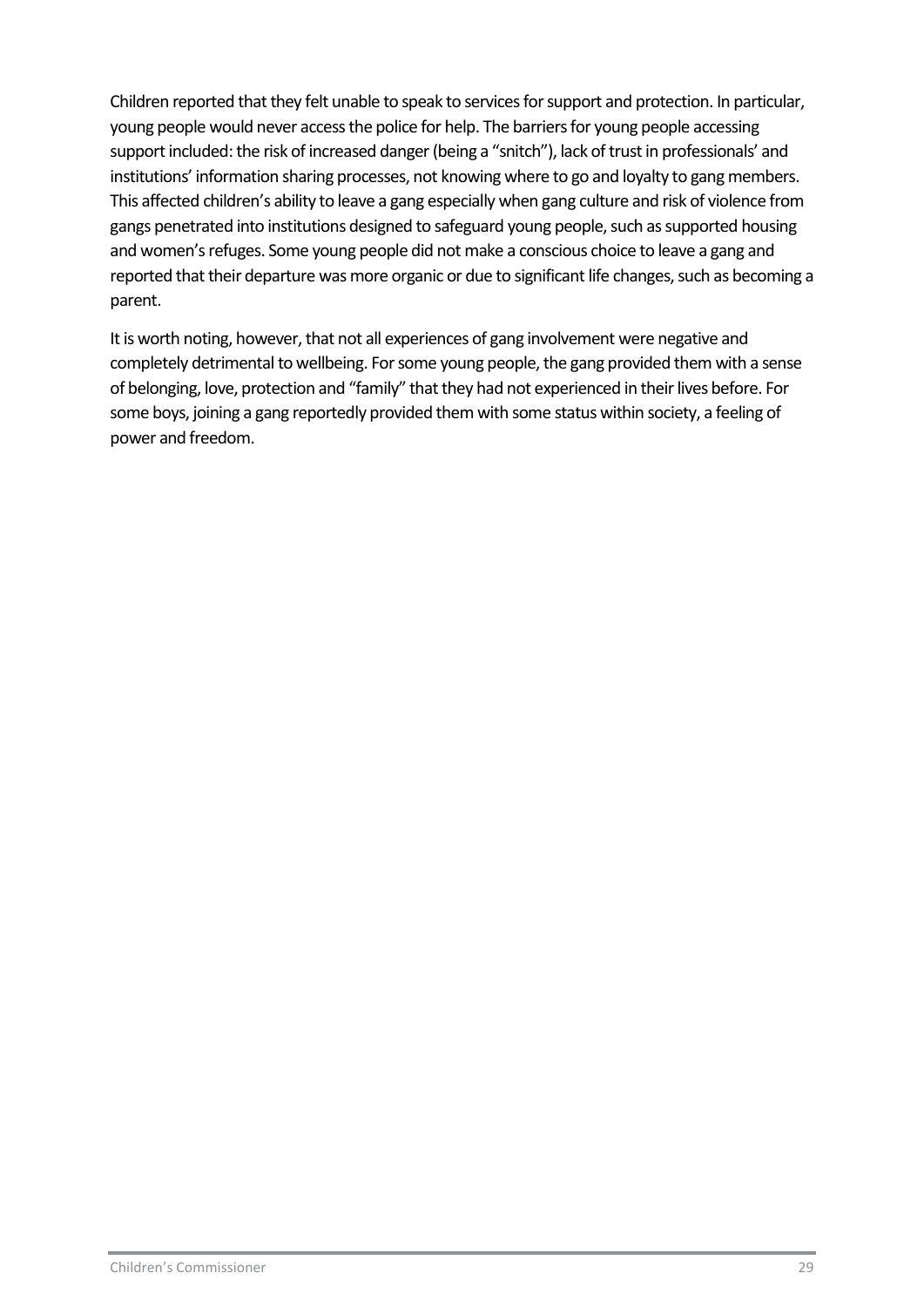# <span id="page-30-0"></span>References

Beckett, H., Brodie, I., Factor, F., Melrose, M., Pearce, J., Pitts, J., Shuker, L., & Warrington, C. (2013). "It's wrong-but you get used to it": a qualitative study of gang-associated sexual violence towards, and exploitation of, young people in England. University of Bedfordshire with the OCC.

Firmin, C. (2011). This is it. This is my life. Female Voice in Violence Final Report.

Kintrea, K., Bannister, J., Pickering, J., Reid, M., & Suzuki, N. (2008). Young people and territoriality in British cities. Joseph Rowntree Foundation.

Ralphs, R., Medina, J., & Aldridge, J. (2010). Who needs enemies with friends like these? The importance of place for young people living in known gang areas. Journal of Youth Studies, 12(February 2015), 37–41[. https://doi.org/10.1080/13676260903083356](https://doi.org/10.1080/13676260903083356)

Smeaton, E. (2009). Off the radar and at risk: children on the streets in the UK. Housing, Care and Support, 12(3), 22–27[. https://doi.org/10.1108/14608790200900019](https://doi.org/10.1108/14608790200900019)

Young, T. (2009). Girls and Gangs: "Shemale" Gangsters in the UK? Youth Justice, 9(3), 224–238. <https://doi.org/10.1177/1473225409345101>

<span id="page-30-1"></span>Young, T., & Hallsworth, S. (2011). Young people, gangs, and street based violence. In C. Barter & D. Berridge (Eds.), Children behaving badly? : peer violence between children and young people (p. 247). Wiley-Blackwell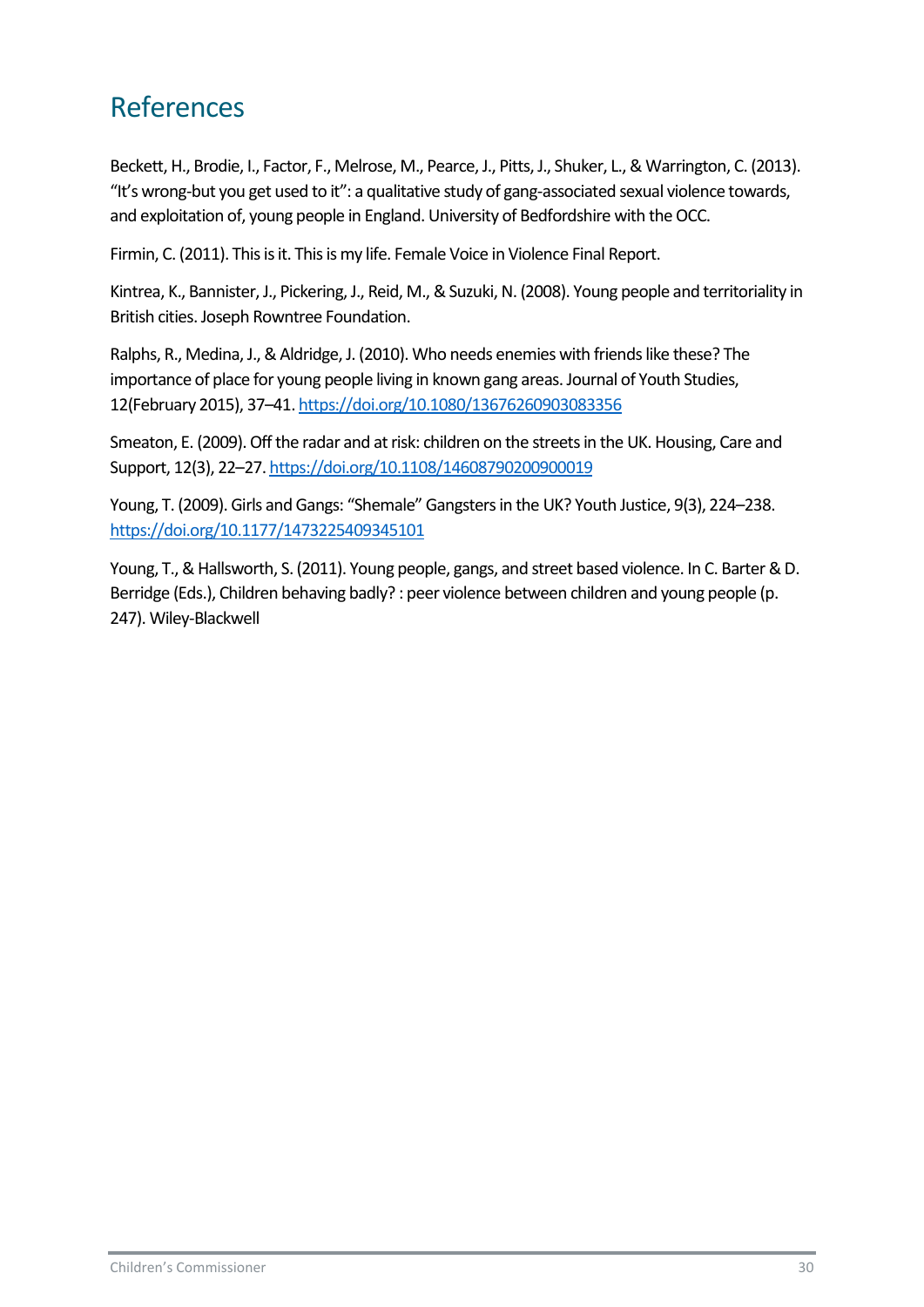# Appendices

# <span id="page-31-0"></span>Appendix 1: Quality appraisal tool

| Summary<br>Information | Criteria                                                                   | <b>Possible fields</b>                                                | Inclusion criteria (where<br>applicable)                                                                                                                                 |
|------------------------|----------------------------------------------------------------------------|-----------------------------------------------------------------------|--------------------------------------------------------------------------------------------------------------------------------------------------------------------------|
|                        | Citation                                                                   | Author, year, title,<br>publisher, journal &<br>issue, page numbers.  | n/a                                                                                                                                                                      |
|                        | Is the source publically<br>available (published)?                         | Yes/No                                                                | Exclude if not publically<br>available                                                                                                                                   |
|                        | Publication year                                                           |                                                                       | Exclude if published before<br>2007                                                                                                                                      |
|                        | Peer reviewed                                                              | Yes/No                                                                | n/a                                                                                                                                                                      |
|                        | Did the study involve<br>the collection of<br>primary data?                | Yes/No                                                                | Exclude if no                                                                                                                                                            |
|                        | Does the study contain<br>information about<br>children within<br>England? | Yes/No                                                                | Exclude if no (unless the<br>study contains information<br>of significant relevance that<br>is not identified elsewhere. If<br>study is to be retained state<br>reason.) |
|                        | Geographical scope of<br>study                                             | Multi-country;<br>national; regional;<br>sub-regional; single<br>case | n/a                                                                                                                                                                      |
|                        | Study type                                                                 | Qualitative/quantitat<br>ive/mixed methods                            | Exclude if study is exclusively<br>quantitative                                                                                                                          |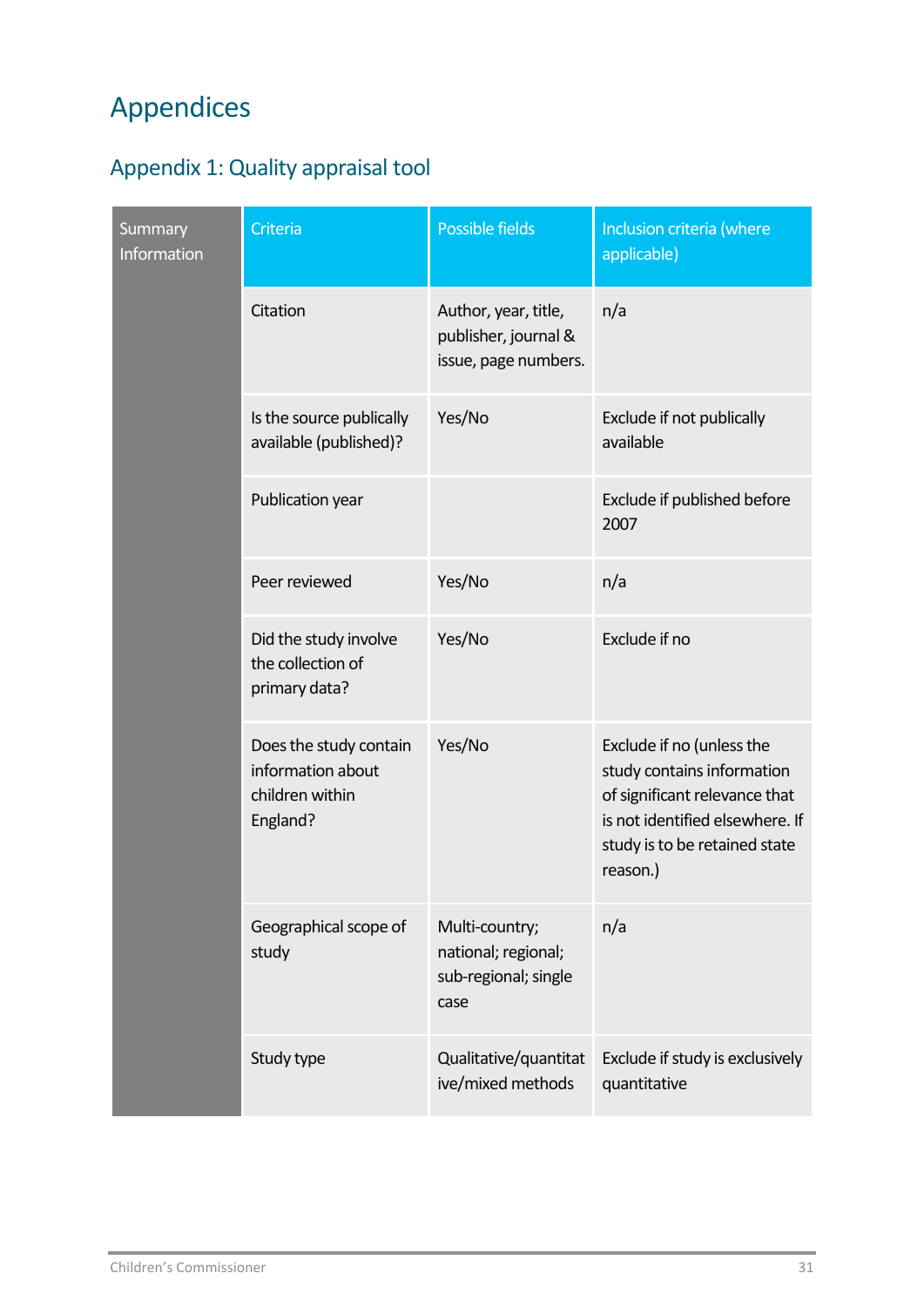| Relevance                | What is the research<br>question/purpose of<br>the research?                                                                          | [Open]                      | n/a                                                                                                                                                                       |
|--------------------------|---------------------------------------------------------------------------------------------------------------------------------------|-----------------------------|---------------------------------------------------------------------------------------------------------------------------------------------------------------------------|
|                          | Does the study/ source<br>include information<br>about the subjective<br>wellbeing of one of our<br>'primary groups'?                 | Yes/No                      | Exclude if no                                                                                                                                                             |
|                          | Which primary group<br>does the study address?                                                                                        | List primary group          | n/a                                                                                                                                                                       |
|                          | Does the study capture<br>and present the views<br>and experiences of<br>children under the age<br>of 17 years?                       | Yes/No                      | Exclude if no                                                                                                                                                             |
|                          | What is the age range<br>of vulnerable children<br>participating in the<br>study?                                                     | [Open]                      | Exclude if none were 17 or<br>younger<br>Proceed with caution if<br>studies include a mixed age<br>group above and below 18<br>and comments are not<br>attributed to ages |
| Methodology &<br>methods | Are there any potential<br>conflicts of interest?<br>(I.e. related to the<br>funding interests?)                                      | Yes/No<br>[Provide details] | Consider exclusion if yes                                                                                                                                                 |
|                          | Is it clear from the data<br>source through what<br>means evidence/<br>information/ data about<br>children's views were<br>collected? | Yes/No                      | Consider excluding if no                                                                                                                                                  |
|                          | Are the study design/<br>methods used<br>appropriate to support                                                                       | Yes/No                      | Consider exclusion if no<br>(unless there is a compelling<br>reason to retain the article                                                                                 |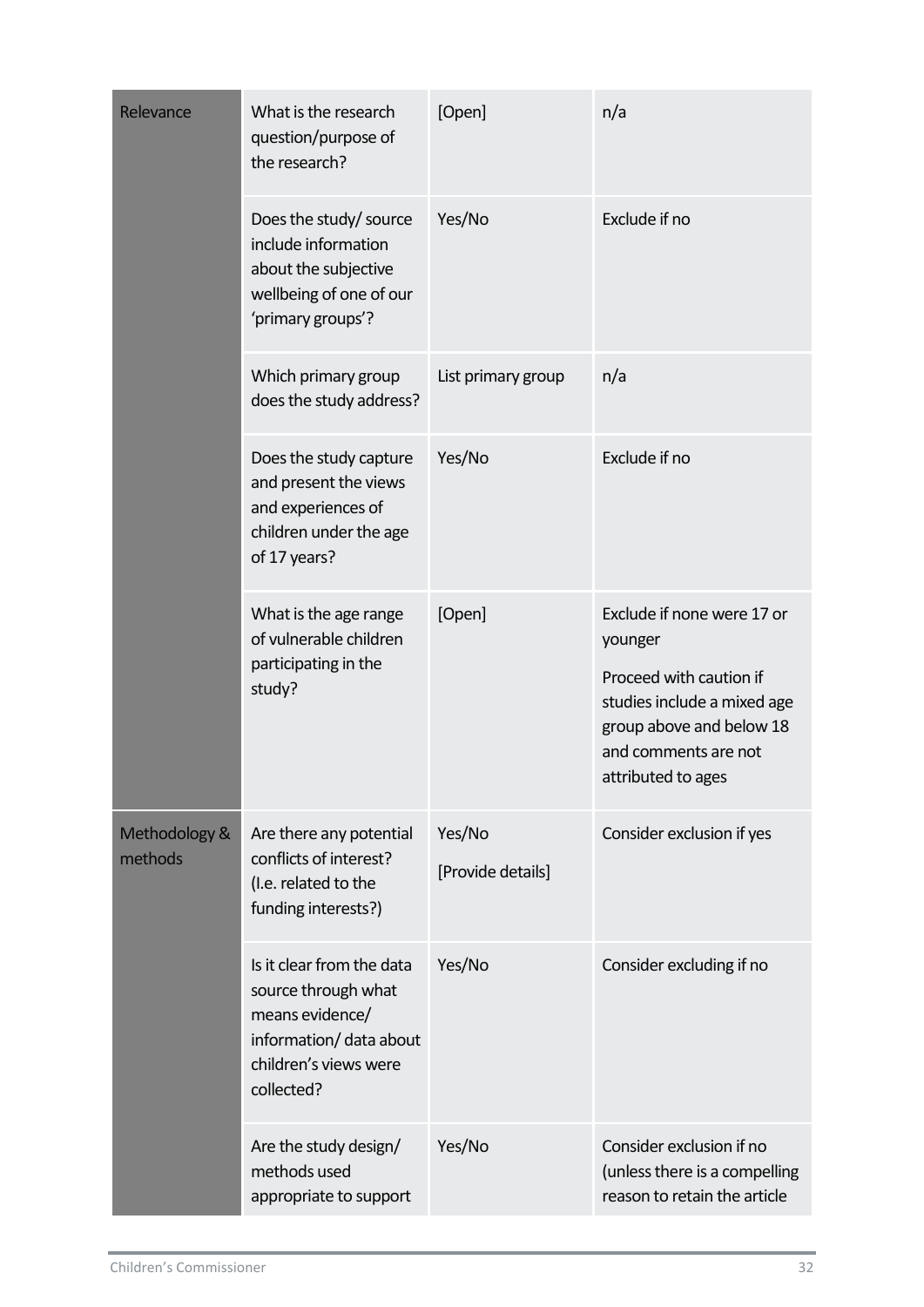|  | the evidence, analysis<br>and conclusions<br>presented in the<br>source?                                                                                                                                                                                             |                                                                                                                         | and state the reason for<br>this.)                                                  |
|--|----------------------------------------------------------------------------------------------------------------------------------------------------------------------------------------------------------------------------------------------------------------------|-------------------------------------------------------------------------------------------------------------------------|-------------------------------------------------------------------------------------|
|  | Does the<br>methodological<br>approach appear to<br>have been consciously<br>adopted with<br>awareness about the<br>methodological choices<br>made, and the<br>implications of these?                                                                                | Scale 1-5 with 5<br>being highest level of<br>awareness                                                                 | Consider excluding if score is<br>2 or below.                                       |
|  | How<br>inductive/observation-<br>based is the<br>methodological<br>approach?                                                                                                                                                                                         | Scale 1-5 with 5<br>being the most<br>inductive approach<br>(e.g. grounded<br>theory), and 1 being<br>highly deductive. | Consider excluding if score is<br>2 or below.                                       |
|  | Were the methods of<br>data collection used<br>appropriate to ensure<br>that children were given<br>an opportunity for<br>genuine self-expression,<br>(e.g. non-directive<br>opportunities to say<br>what is on their mind,<br>free from pressure/<br>coercion etc.) | Yes/ No/ not enough<br>information about<br>methods                                                                     | Exclude if no<br>Consider exclusion if 'not<br>enough information about<br>methods' |
|  | What is the mechanism<br>through which the<br>views of children have<br>been documented and<br>recorded?                                                                                                                                                             | [Provide details]                                                                                                       | N/A                                                                                 |
|  | What is the context in<br>which children were<br>expressing their views,                                                                                                                                                                                             | [Provide details]                                                                                                       | N/A (see inclusion criteria<br>below)                                               |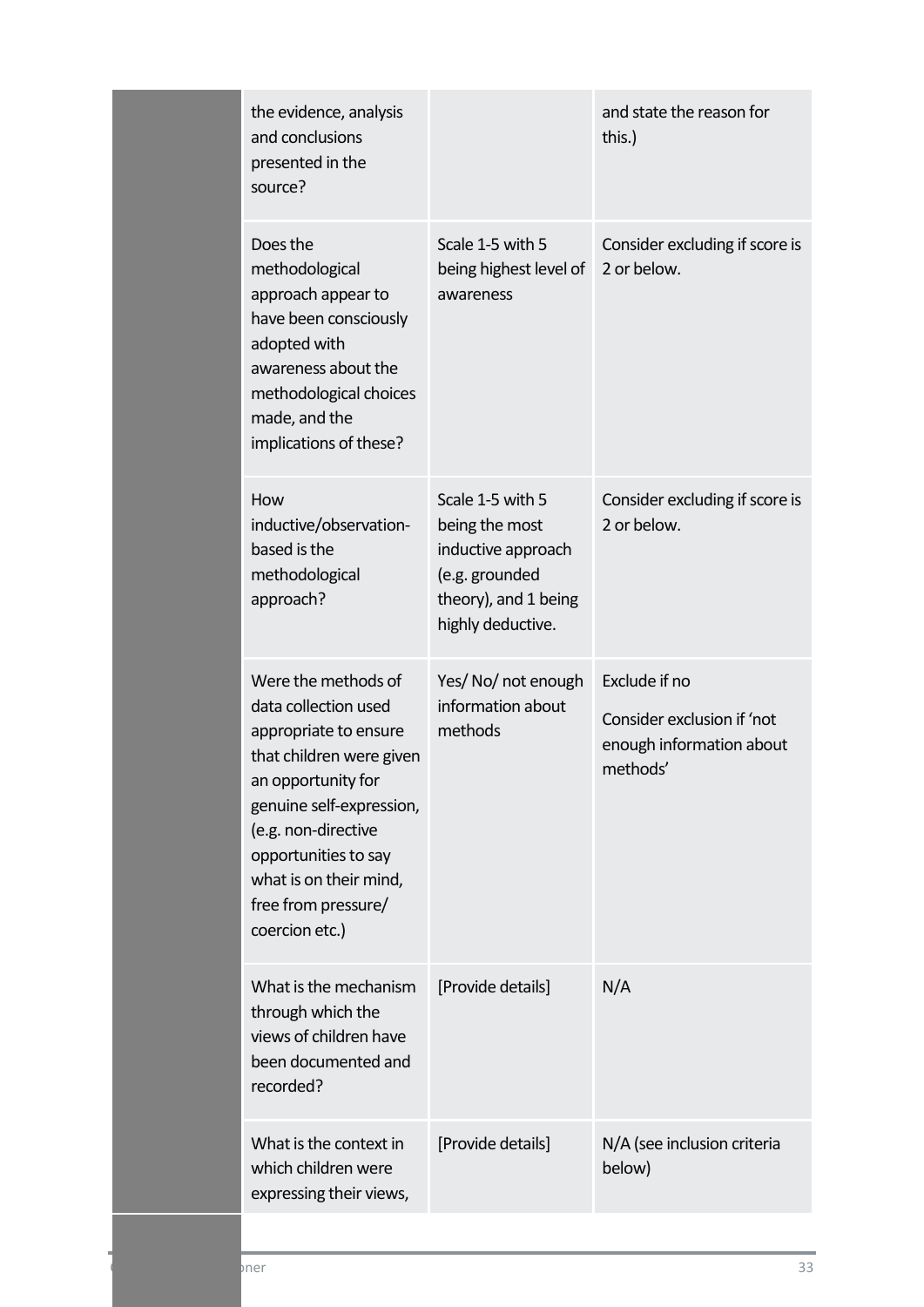| and the purposes for<br>which the views were<br>expressed?                                        |                                                                                                                                                                                                                                                                                                                                                                                                      |                                               |
|---------------------------------------------------------------------------------------------------|------------------------------------------------------------------------------------------------------------------------------------------------------------------------------------------------------------------------------------------------------------------------------------------------------------------------------------------------------------------------------------------------------|-----------------------------------------------|
| How direct and<br>authentic do you<br>consider the<br>presentation of<br>children's voices to be? | (score from 1-6, 6<br>being the most<br>direct presentation<br>of children's views)<br>Scoring criteria:<br>6. verbatim narrative<br>5. edited account<br>4. question and<br>answer<br>3. use of selected<br>quotations<br>2. paraphrasing/<br>interpretation of<br>children's views<br>1. children's views<br>are implied through<br>secondary accounts,<br>theoretical analysis<br>and other means | Consider excluding if score is<br>2 or below. |
| How were children<br>accessed for the study?                                                      | [Open]                                                                                                                                                                                                                                                                                                                                                                                               | N/A                                           |
| What is the population<br>from which children are<br>drawn                                        | [Open]                                                                                                                                                                                                                                                                                                                                                                                               | N/A                                           |
| Was the sample<br>method appropriate to<br>the purpose of the<br>study                            | Yes/No/ unclear                                                                                                                                                                                                                                                                                                                                                                                      | Exclude if no or unclear                      |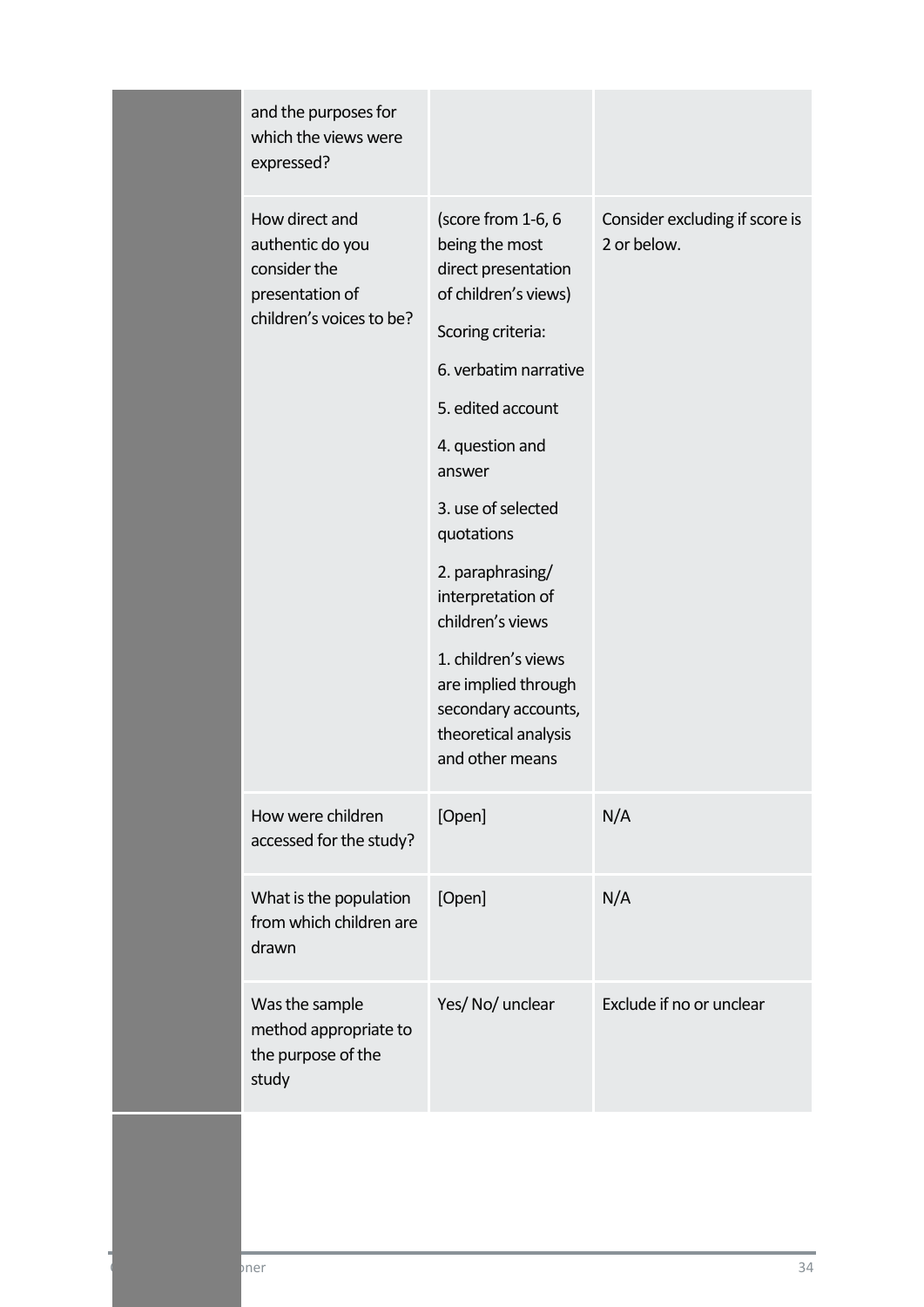|               | Is the study based on<br>retrospective accounts<br>of childhood by adults?                                                                   | Yes/No<br>[Provide details] | Consider exclusion if yes                                                                         |
|---------------|----------------------------------------------------------------------------------------------------------------------------------------------|-----------------------------|---------------------------------------------------------------------------------------------------|
|               | How many children are<br>included in the study?<br>(Sample size)                                                                             | [Open]                      | N/A                                                                                               |
|               | Are limitations<br>discussed?                                                                                                                | Yes/No<br>[provide details] | Exclude if limitations are so<br>significant that the evidence<br>becomes highly<br>questionable. |
| <b>Ethics</b> | Did the article undergo<br>an ethical approval<br>process? And was this<br>approval granted?                                                 | Yes $/$ no                  | Consider exclusion if no (and<br>there is reason to believe<br>there are ethical concerns)        |
|               | Do you have substantial<br>concerns about the<br>ethical implications of<br>the research (effects on<br>participants,<br>researchers, etc.)? | Yes / no                    | Exclude if yes                                                                                    |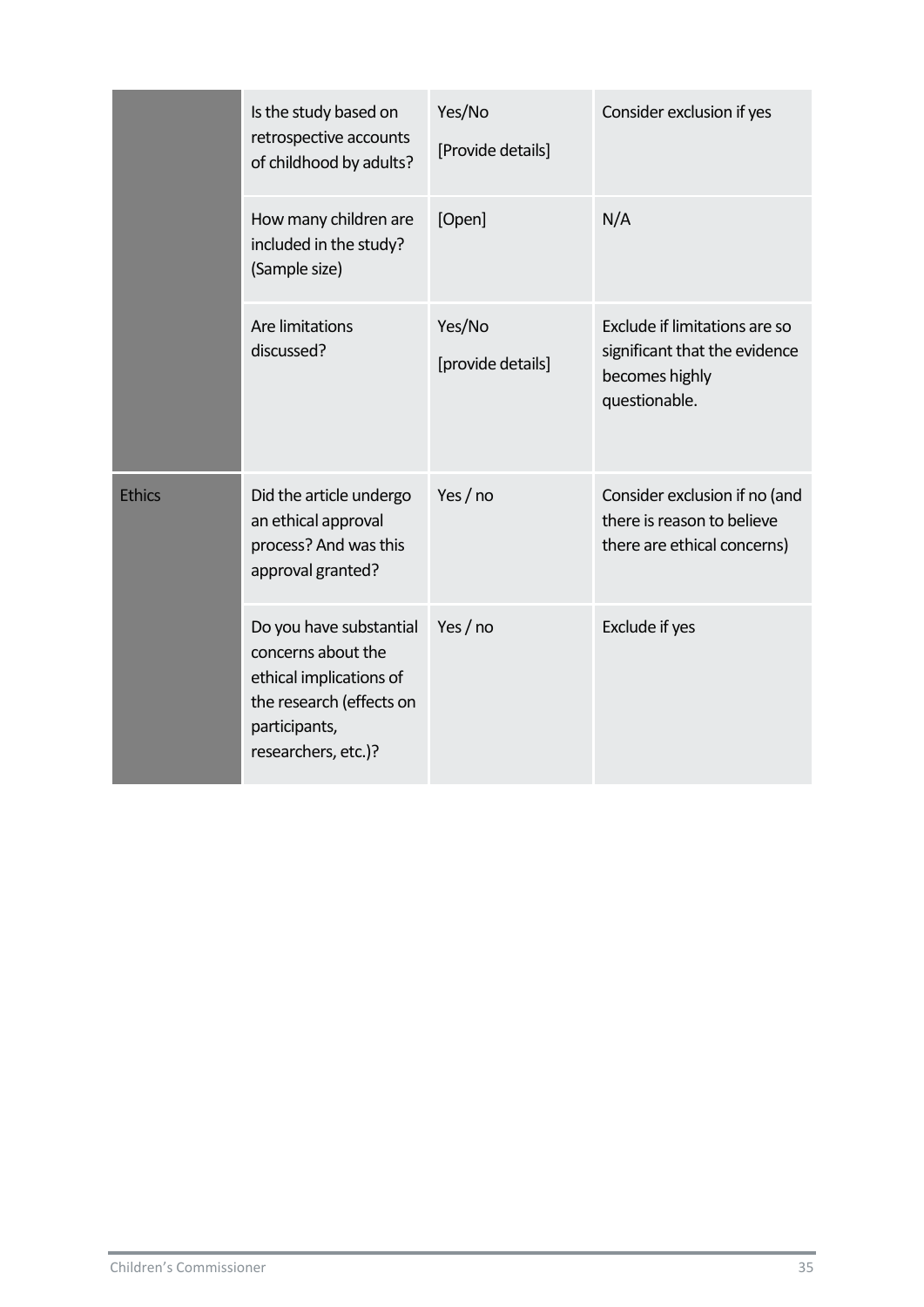## <span id="page-36-0"></span>Appendix 2: Profile of literature

A focused search was conducted of Campbell Collaboration, Google, Google Scholar and JSTOR. Searches were restricted to those published in the English language and publication from 2007. Relevant indicators included: gang\*, "youth group\*", "gang member\*". The qualifying terms: experience\* and qualitative were also used. Citation lists were hand-searched for additional papers.

Following this 30 papers were shortlisted as potentially relevant (at March 2017). These were assessed using the screening quality appraisal process (Appendix 1). Twenty-three studies were excluded during the quality appraisal process:

- $>$  Twelve were excluded due to relevance (no primary data from children about their subjective wellbeing)
- $>$  Five were excluded because they were solely quantitative studies
- $>$  Five were excluded due to methodological weakness (the ages of the sample were not discussed, the method of data collection was not clear, the voice of the child was not authentic)
- One was excluded because it was a journal article based on a grey literature study already

Seven studies remained within scope. Of these seven studies, six were qualitative and one used mixed methods. The qualitative studies, and the qualitative aspect of the mixed study, used interviews and focus groups with children to gather their views.

Four studies were peer reviewed and three were grey literature. The grey literature consisted of one OCC study with University of Bedfordshire, one from a collaboration of organisations including Catch 22, Race on the Agenda and Platform 51 and one from the Joseph Rowntree Foundation. The four peer reviewed studies were journal articles from Housing, Care and Support and Youth Justice and Journal of Youth Studies and one was a book chapter (see References).

#### <span id="page-36-1"></span>**Grey literature**

- **Beckett 2013** was a purely qualitative piece that focused on girls' experiences of sexual violence in the gang. This piece was rich in information about children's subjective views. The sample size of this study was 150 and ages ranged from 13 to 28. Only quotes from children aged 18 and under were extracted and analysed for this report
- **Firmin 2011** was also a qualitative study. This study focused on the female voice in gangs and their experience of violence in three regions- Birmingham, Manchester and Liverpool. The sample size of the study was 349. The ages of the participants ranged from 13 to 60. Only quotes from girls in the study were extracted and have been used in this report. Quotes from men have been excluded because, although 62% of the sample were aged under 18, the top age range included in the study was 40 to 60 therefore the authenticity of the children's voice is weak. Furthermore, quotes are not labelled with an age so quotes from children cannot be singled out
- **Kintrea 2008** was a qualitative study that explored the nature of territoriality in the UK. Young people aged 11 to 30 were involved in focus groups in regions across the UK.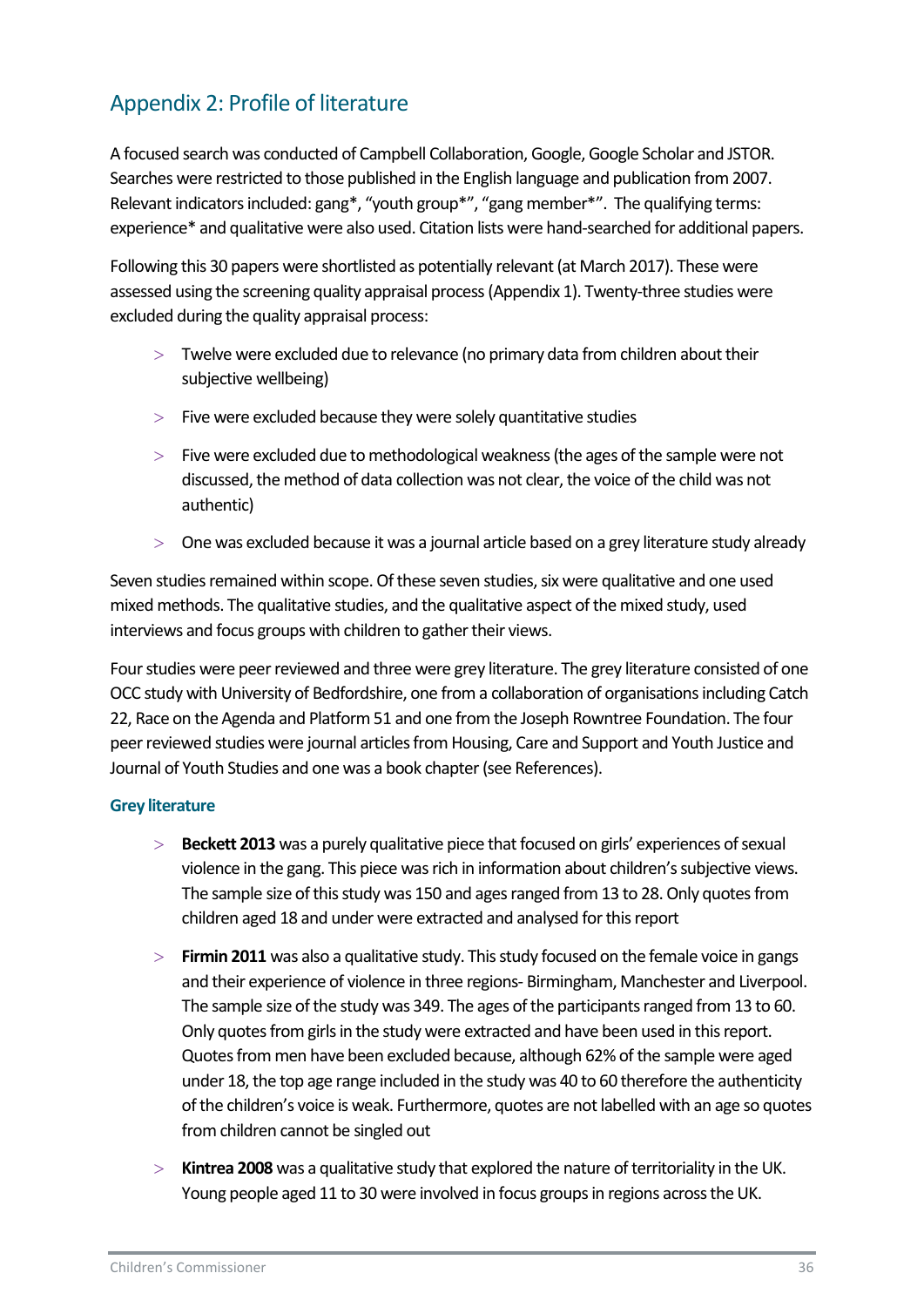#### <span id="page-37-0"></span>**Peer review**

- **Ralphs 2009** was a qualitative piece of research that aimed to understand the experiences of young people in gang affected areas. The regional study used focus groups and interviews with 107 young people (age range not specified but quotes labelled with ages and only quotes from children were extracted)
- **Smeaton 2009** focused on "detached" children (not living with their family) and their experience of gangs. One hundred and three children and young people participated in the research. All of those in the research experienced being "detached" before the age of 16. Some young people were still were this age when participating in the research and others were over 16 and were offering a retrospective perspective
- **Young 2011** was also a mixed methods study but largely qualitative. The report combines three research studies examining the extent of gang membership in the UK. One hundred and eleven young people were interviewed between the ages of 14 and 18
- **Young 2009** was a mixed methods study. The qualitative component of the research used interviews with 25 young women. The study focuses on girl gangs and female violence. The ages of the young women range from 14 to 20. Quotes in the study were sometimes not labelled with the young person's age therefore in these instances the quote was used and the age range has been stated